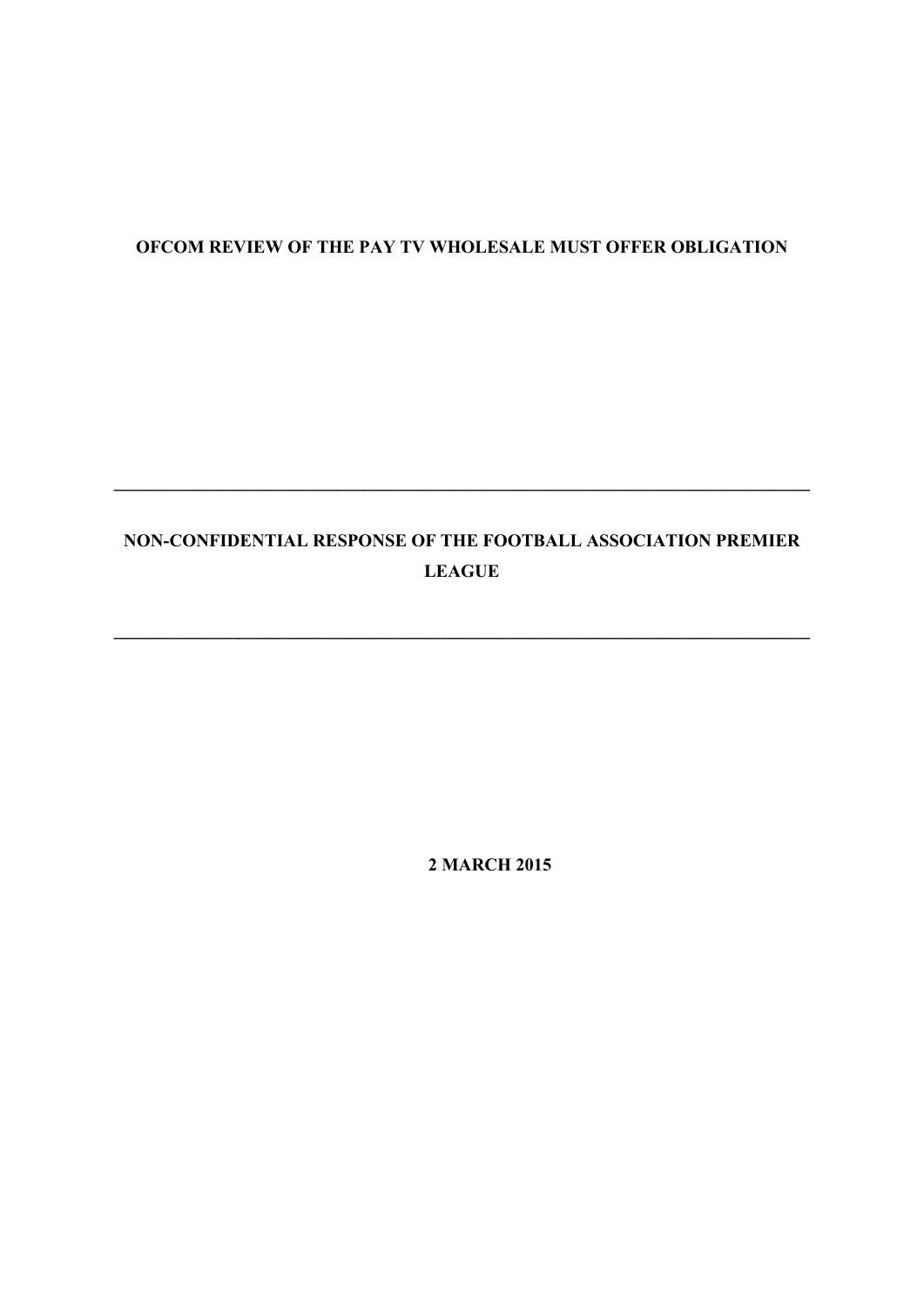# **CONTENTS**

| 1.                               |                                                            |  |
|----------------------------------|------------------------------------------------------------|--|
| 2.                               |                                                            |  |
| 3.                               |                                                            |  |
| 4.                               |                                                            |  |
| 5 <sub>1</sub>                   |                                                            |  |
| 6.                               | ALLEGED INCENTIVES TO LIMIT DISTRIBUTION OF KEY CONTENT 26 |  |
| $7_{\scriptscriptstyle{\ddots}}$ |                                                            |  |
|                                  |                                                            |  |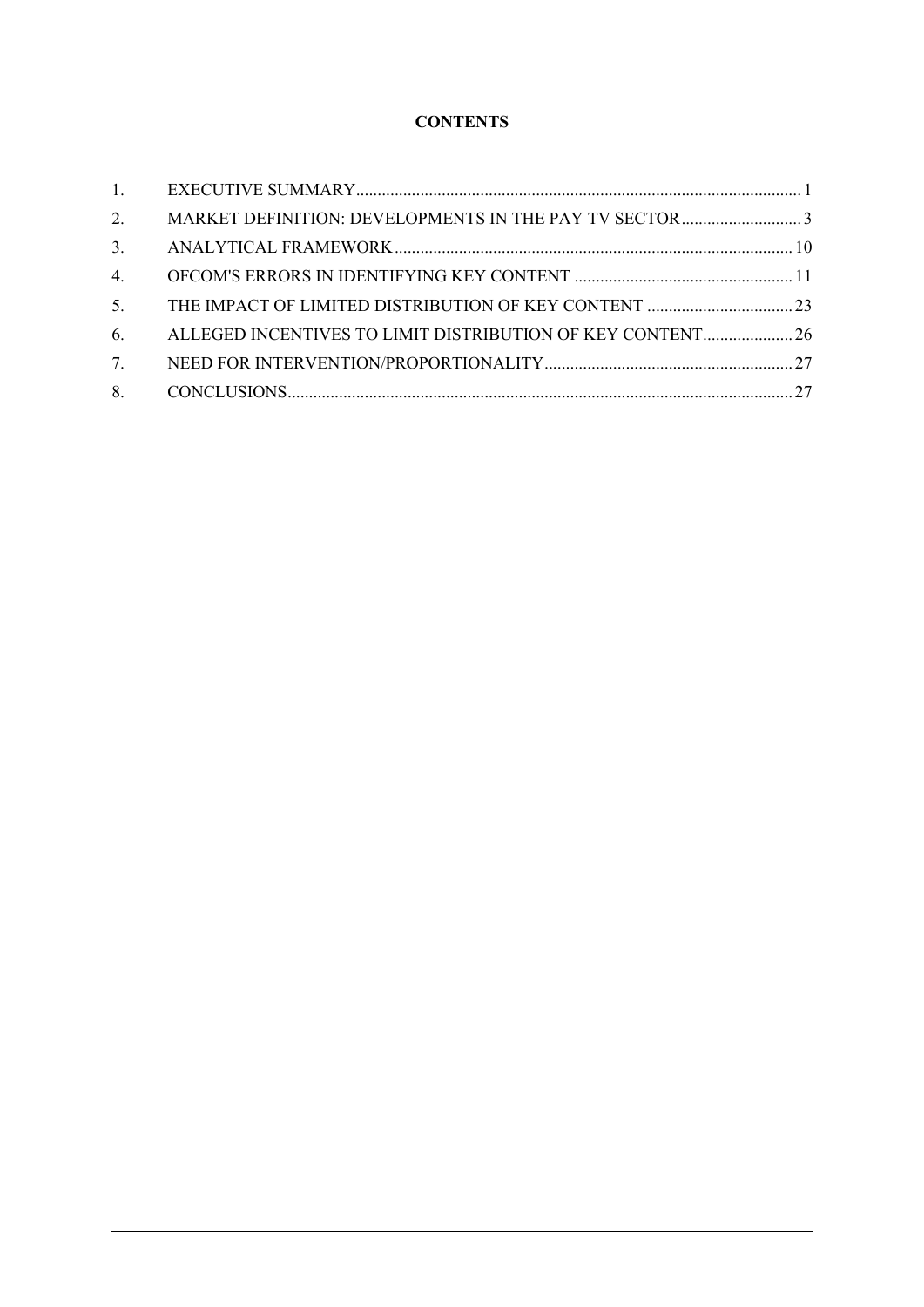#### <span id="page-2-0"></span>**1. EXECUTIVE SUMMARY**

- 1.1 This is the response of the Football Association Premier League (**"PL"** or **"Premier**  League") to Ofcom's Review of the Pay TV wholesale must-offer obligation dated 19 December 2014 (**"WMO Review"**).
- 1.2 As Ofcom is aware, the PL appealed against the original imposition of the wholesale must-offer obligation (**"WMO"**) on a number of grounds. These included that Ofcom had failed properly to assess the proportionality of its intervention, including with respect to safeguarding sports rights and the virtuous circle of investment and benefits to consumers that flows from the sale of rights, and that Ofcom had failed to identify any, or any sufficient, unmet demand that warranted such intrusive (and potentially damaging) regulation.
- 1.3 The PL will not restate its position regarding the 2010 WMO in response to the WMO Review. That will be a matter for submission in the on-going appeals that have been remitted to the Competition Appeal Tribunal (**"CAT"**). This response to the WMO Review is, however, wholly without prejudice to the PL's right to continue to pursue all or some of the grounds of appeal relied upon by the PL, in the on-going proceedings before the CAT.
- 1.4 Nonetheless, the PL's position is and remains that there is no justifiable regulatory basis for Ofcom to intervene by maintaining the imposition of the WMO on Sky in 2015, including by way of any modification to it.
- 1.5 In summary:
	- 1.5.1 Ofcom has failed to identify the relevant market in which to assess whether there are any practices which are limiting fair and effective competition. In the context of the 2010 WMO, Ofcom sought to justify its intervention as being necessary in order to ensure fair and effective competition in the downstream Pay TV only market. In the WMO Review, it has erroneously simply proceeded from the starting point that the relevant market is the **same** (Pay TV only) downstream retail market as that which was assessed in 2010. As explained below, the world has moved on substantially since 2010, and the sale of and nature of competition for bundles of services, including Pay TV, has developed significantly. It is, to say the very least, far from clear that Ofcom's starting point for its review of the need for the WMO, is correct and indeed on the face of the WMO Review itself it appears that it is wrong. Rather, the correct downstream retail market appears to the PL to be one for the sale of telecommunications bundles including a Pay TV component and in particular "*triple-play*" bundles. In any event (and without prejudice to the point summarised in paragraph 1.5.5 below) Ofcom cannot properly analyse the incentives and effects of any hypothetical and unproven lack of supply of Sky's premium sports channels (and hence the necessity of any continuing intervention) without considering the impacts of such competing triple and quad play bundles. Moreover, as Ofcom itself recognises, Sky's Sports channels are widely available at a retail level and on a wide range of platforms. The evidence to support the extent of the competitive constraint arising from such bundles is such that Ofcom is required to undertake a proper analysis as to how the retail market is working before commencing its analysis of whether regulation of Sky's sports channels is necessary. This is, however, work that has not been done. If Ofcom intervenes without having done so, its intervention will necessarily be unlawful.
	- 1.5.2 Ofcom's over-arching analytical framework is therefore flawed; it is asking the wrong questions and, therefore, it has misdirected itself. Ofcom has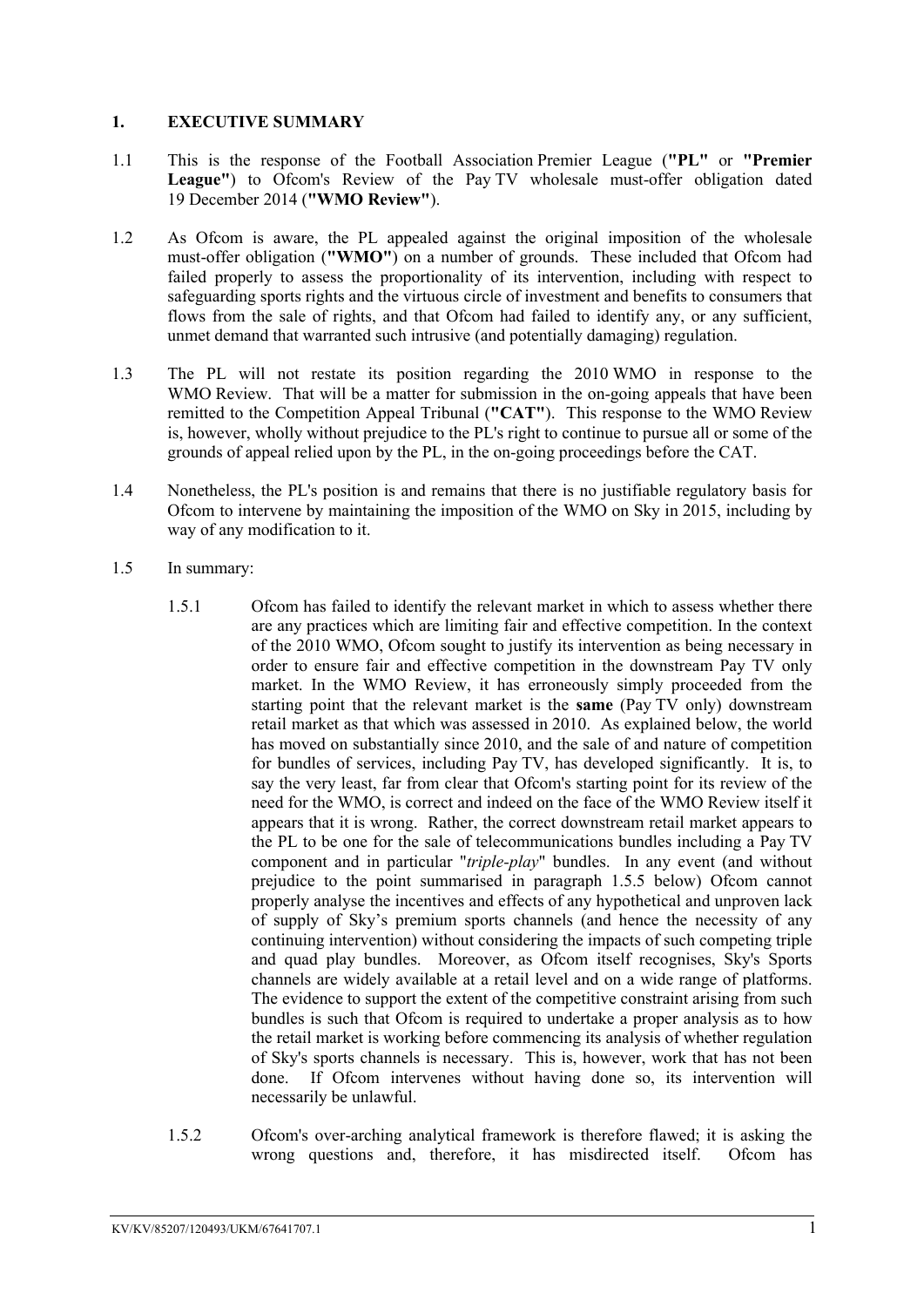fundamentally erred in not recognising that even if there were a practice which restricts fair and effective competition (which the CAT did not find) then the competitive effects of any such practice cannot be understood without first analysing how the retail market is currently working. Therefore, Ofcom must start again and analyse the retail market properly.

- 1.5.3 Even leaving aside these fundamental errors in Ofcom's approach, the PL is troubled that Ofcom also appears to have erred so substantially in its approach to the identification of so-called "*key content*". The PL has very significant concerns about Ofcom's reliance on survey evidence that manifestly does not support the conclusions that Ofcom seeks to draw in the WMO Review as regards which content (if content is key at all) is considered key by consumers when deciding whether to purchase a Pay TV subscription. In particular, there is no adequate basis for Ofcom's conclusion from its survey evidence that PL content is key content in driving Pay TV subscriptions. The survey evidence shows precisely the opposite. In the alternative, even if this is not accepted by Ofcom, Ofcom's surveys suffer from several methodological shortcomings, the implications of which are not fully discernible from the materials that Ofcom has published, and which need to be explored and understood before any reliance could properly be placed upon them to support the conclusions suggested by Ofcom.
- 1.5.4 As a result of the above-summarised errors, Ofcom's analysis of the impact of any theoretical limited distribution of key content is fatally flawed. Ofcom has carried out its analysis without properly analysing the relevant retail market, and by reference to wrongly identified content.
- 1.5.5 However, and more importantly, Ofcom is not entitled to rely on a solely theoretical and unproven incentive of Sky (and to a lesser extent BT) to limit distribution of alleged key content. Of com has not alleged that there exists any practice of Sky that is prejudicing fair and effective competition. This is primarily a matter for Sky but without such a finding, intervention under Section 316 of the Communications Act 2003 (the **"CA 2003"**) is not permissible. The Court of Appeal confirmed this in paragraph 87 of its Judgment in *BT v Ofcom, BskyB, The Football Association Premier League and Virgin Media*<sup>1</sup> where it restated the provisions of S.316 of the CA 2003 which require the finding of **"a practice"** which precludes "fair and effective competition". Ofcom's position now appears to be solely that Sky has a theoretical incentive to restrict distribution of "*core premium sports channels*". But in the absence of any indication that Sky is in fact acting on that incentive (or will so act if not constrained by a continued WMO), a merely theoretical risk cannot justify intervention. Ofcom failed to establish that Sky was acting on those alleged incentives before the CAT (a finding which has not been overturned) whilst disclaiming substantial reliance on the mere theoretical position. It cannot resurrect that failed case now.
- 1.5.6 Finally, if Ofcom is to continue to impose the WMO (in whatever form), it must undertake a thorough proportionality assessment. This is something that it failed to do in respect of the 2010 Pay TV Statement. Ofcom must undertake a full and proper consideration of the potential impact of the WMO (in any maintained

 $\frac{1}{1}$ 

<sup>[2014]</sup> EWCA Civ 133 at paragraph 87 and footnote 54.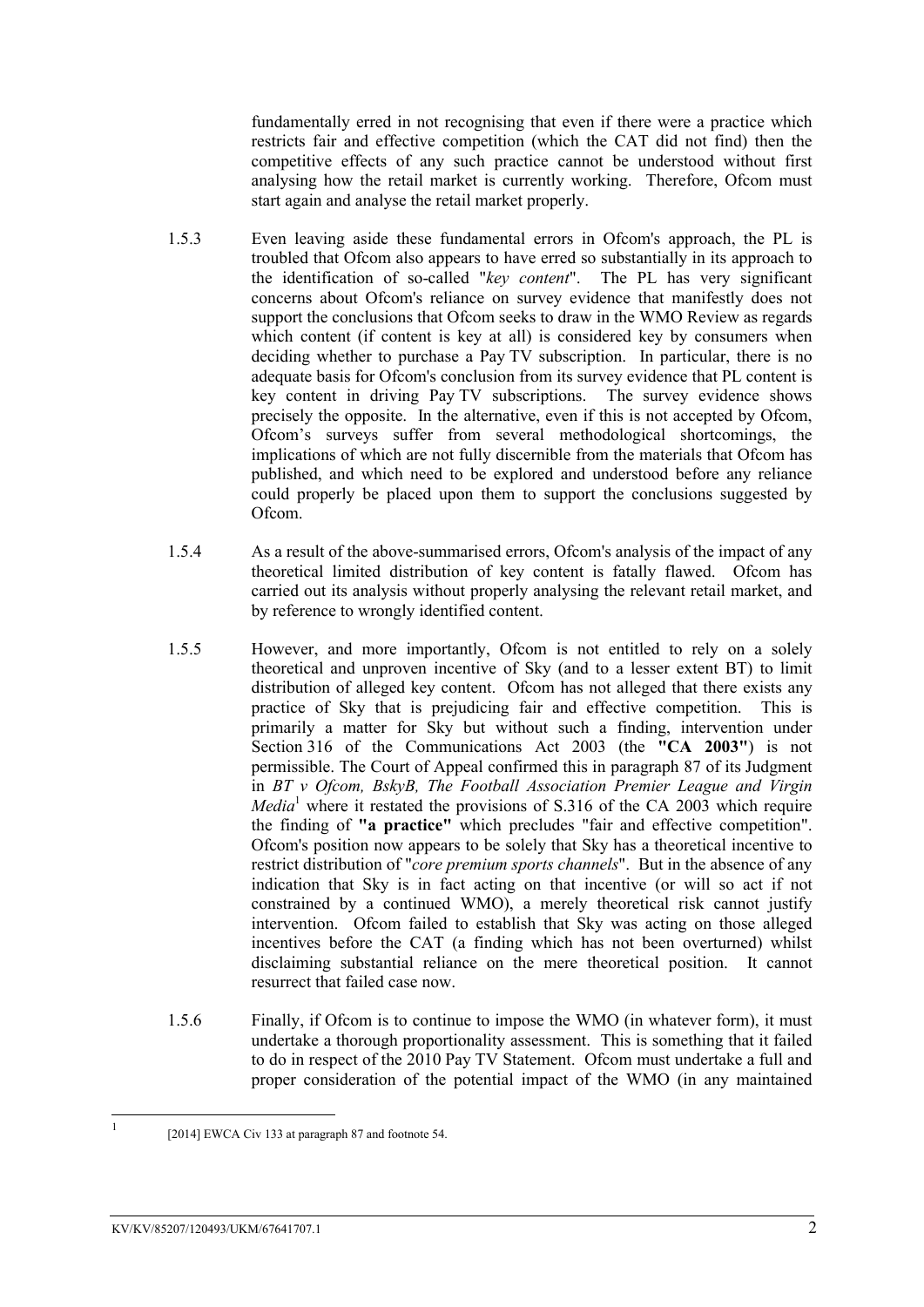form) on sports rights values and the consumer detriment that will result therefrom. The PL has seen no evidence that Ofcom has attempted to take this into account at all, or to reach out to sports rights bodies as to the impact such regulation and decrease in rights values will have. It must ensure that it does so prior to the maintenance of the WMO (in whatever form). It is categorically not the responsibility of Sky, the Premier League nor any other third party to prove that the WMO is not warranted. The burden is on Ofcom to make its case, and it has wholly failed to so do.

- 1.6 It will be apparent from the above summary that (leaving aside the substance of the WMO Review) the PL also has serious concerns about the manner in which Ofcom is conducting its review. It is (erroneously) proceeding on the basis of theoretical alleged incentives despite the fact that the CAT found that there was no actual limited distribution of Sky's sports channels. Furthermore, despite the length of time it has taken for Ofcom to issue the WMO Review document (following its announcement in April 2014 that it was intending to do so), a large volume of work appears not to have been done which the regulator would ordinarily be expected to complete. This includes, in particular, the conduct of a proper market analysis.
- 1.7 Ofcom will be well aware of the expense, delay, and uncertainty caused by the initial 2010 WMO. That uncertainty continues: in light of the CAT's findings (in respect of which there has been a remittal but not a reversal) it must at the very least be said that the initial decision was *prima facie* unlawful. There may well be protracted further litigation about the legality of the 2010 decision. In those circumstances, it is particularly incumbent upon Ofcom to ensure that its process is appropriately rigorous and analytical. The PL must fully reserve its position but at present it has real doubts about whether Ofcom's WMO Review could come close to the necessary standard.

### <span id="page-4-0"></span>**2. MARKET DEFINITION: DEVELOPMENTS IN THE PAY TV SECTOR**

- 2.1 In Section 3 of the WMO Review, Ofcom sets out various developments in the Pay TV "*sector*". By Question 3.1, it asks whether it has accurately represented the key developments. The PL's position is that whilst Ofcom has identified key developments, and in particular the increased importance of bundled products such as triple-play, it has failed to assess the impact that these developments have on the proper definition of the downstream market or on the work that Ofcom is required to undertake to ensure that its WMO Review proceeds on a valid footing.
- 2.2 Ofcom rightly recognises at Paragraph 2.6 of the WMO Review that it is necessary to re-assess the WMO's validity in light of "*a number of developments in the Pay TV sector*". These developments are rightly said to include the "*launch of BT Sport*"; "*the increasing importance of bundling of Pay TV services with broadband and telephony (known as 'triple-play')*"; *an increased presence of OTT services (and new devices) which provide new means of accessing content; and that sports content is now more widely available than in 2010*. The PL would suggest that these developments are vitally important to the WMO Review and to the definition of the market in which it is alleged that any restriction on the supply of allegedly key sports content will have an effect on fair and effective competition.
- 2.3 However, despite multiple references to these developments, and the need to reassess the WMO's validity in light of these developments. Of come fails to do so. It fails to recognise that retail competition for customers has moved on and that the market has moved on significantly in terms of what consumers are purchasing (and why). Ofcom must consider carefully what the correct definition is of the relevant market and whether there is a need to intervene to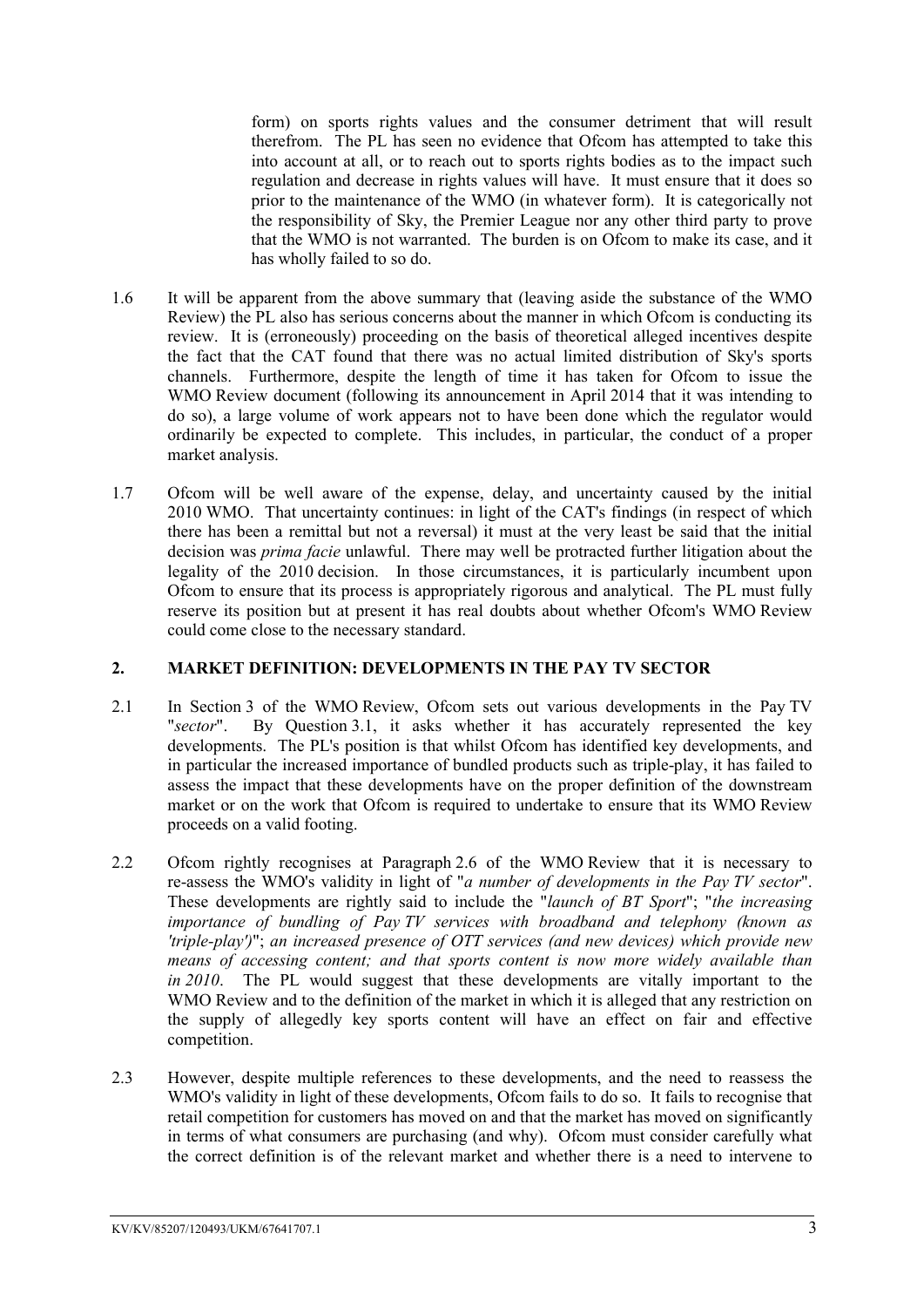prevent practices that would be prejudicial to fair and effective competition *in that market.*  This is particularly significant in order to be able to determine whether any intervention is justified or not.

- 2.4 Ofcom appears, however, to have simply ignored these developments and proceeded to undertake its analysis on the basis that it only needs to look at what drives retail competition in the standalone provision of Pay TV services. It has (implicitly) assumed that the market definition adopted by Ofcom in its Pay TV Statement in 2010 remains the relevant market downstream five years later. It has done so without having undertaken any (even preliminary) analysis of whether the right market is in fact broader.
- 2.5 Ofcom concluded in 2010 that the relevant markets were:
	- 2.5.1 A retail market: the provision in the UK of packages (of channels) including Sky Sports 1 and/or Sky Sports 2 and/or  $ESPN<sub>i</sub><sup>2</sup>$  and
	- 2.5.2 A wholesale market: the wholesale supply in the UK of Core Premium Sports Channels, comprising: (i) wholesale bundles including high definition and/or standard definition and/or interactive versions of Sky Sports 1 and/or Sky Sports 2 and (ii) wholesale bundles including ESPN2.<sup>3</sup>
- 2.6 It was the perceived need to ensure fair and effective competition in the former only of these markets that was said to justify the imposition of the WMO in 2010. However, there have been significant developments in the retail market since 2010 which would strongly indicate that a wider market has emerged, and which in any event are relevant to any assessment of whether the WMO continues to be necessary.
- 2.7 At the retail level, broadcasters are clearly offering and competing on the basis of a "*bundle*" of packages which include a Pay TV subscription, broadband, and phone line (known as a "*triple-play*" bundle); some bundles also include a mobile phone service (known as a "*quad-play*" bundle).<sup>4</sup> As Ofcom itself acknowledges, six in 10 households buy their communications services as part of a bundle and 53% of Pay TV subscribers take their TV service as part of a bundle. At the very least, the market for the sale of triple or quad-play telecommunications bundles is such an obvious *candidate* market on the basis of Ofcom's own statements in the WMO Review, that Ofcom is obliged to undertake a proper consideration as to whether the parameters of the 2010 market definition remain valid in respect of dynamic and fast developing technology and broadcasting sectors. It appears to have done no such analysis.
- 2.8 This is so despite *inter alia* the following statements in the WMO Review itself:
	- 2.8.1 "*The Pay TV sector continues to evolve with the development of new services and distribution methods in such a way that the impact of limited distribution of the key sports content shown on Sky Sports on competition in Pay TV services may be reduced.*" 5

 $\frac{1}{2}$ [2014] EWCA Civ 133 at paragraph 87 and footnote 54.

<sup>3</sup> Paragraph 5.359, Ofcom's Pay TV Statement, 31 March 2010.

<sup>4</sup> See paragraphs 2.10 and 2.11 of this Response

<sup>5</sup> WMO Review, paragraph 1.25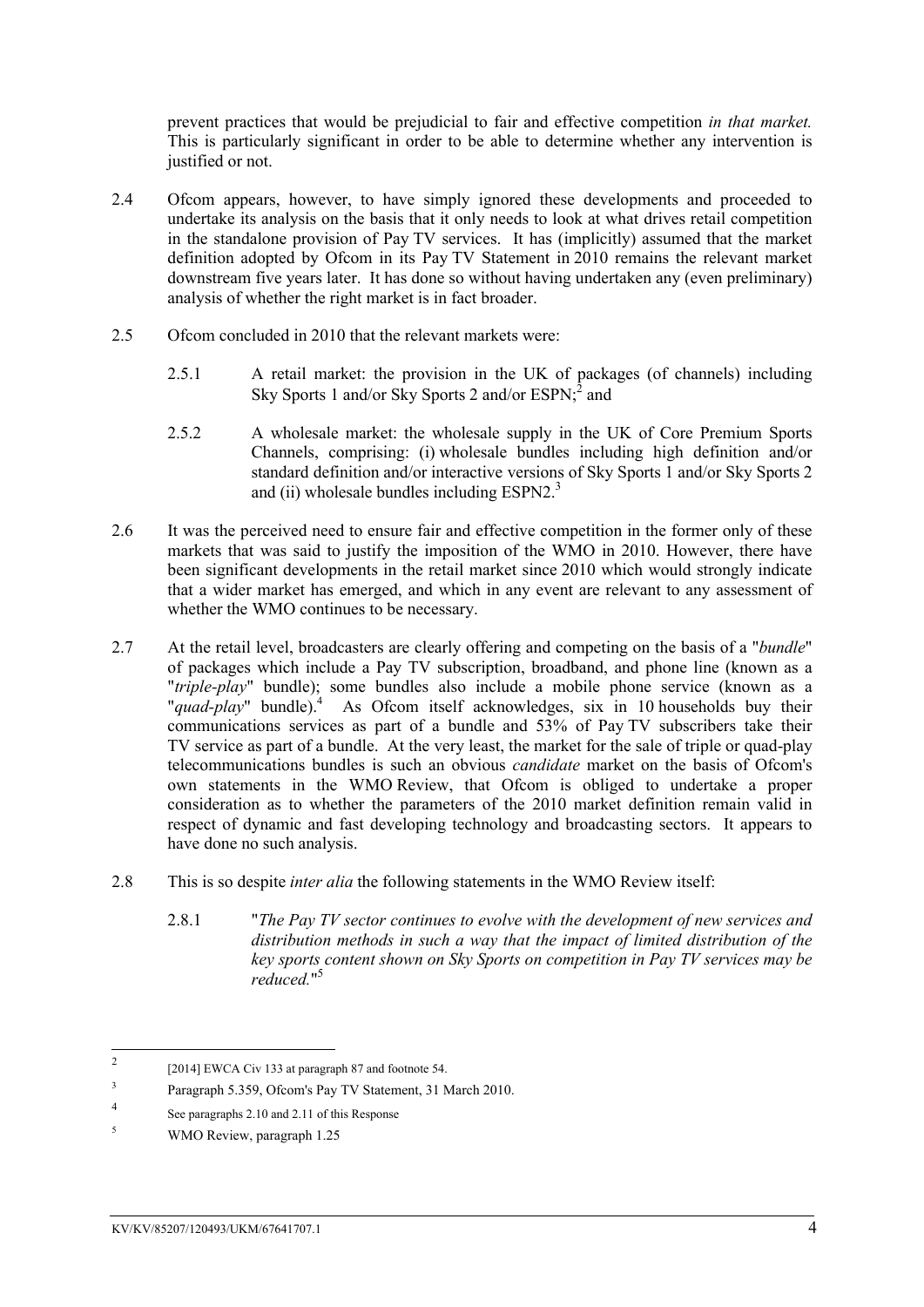- 2.8.2 "*There have also been a number of developments in the Pay TV sector since 2010 which may have affected the operation of competition, including an increase in take-up of Pay TV services, the development and entry of OTT services, the launch of BT Sport and the increasing importance of bundling of Pay TV services with broadband and telephony (known as 'triple-play').*" 6
- 2.8.3 "*Bundles are becoming increasingly prevalent when purchasing communications services, with six in ten households now buying their communications services as part of a bundle. 53% of Pay TV subscribers take their TV service as part of a bundle. Indeed, BT and TalkTalk only offer their Pay TV packages as part of a bundle with broadband and/or phone.*" 7
- 2.8.4 "*While dual-play bundles are most popular (28% of households take landline and broadband services from the same provider), 23% of households report having a triple-play bundle of broadband, telephone and multi-channel TV (up from 17% in 2010). BT, Sky, TalkTalk, and Virgin Media all offer triple-play packages, although take-up varies significantly between operators.*" 8
- 2.8.5 "*More recently there has been a focus on quad-play packages - Virgin Media has been offering such packages, which bundle mobile services together with landline, broadband and TV, for some time (and 17% of its customers take up these packages). In 2012, TalkTalk also implemented a quad-play strategy with the launch of a mobile handset and SIM only contracts for customers taking its broadband and fixed line services. EE has also recently launched a quad-play package … . Take-up of quad-play in the UK generally is still low, however, with only 1% of consumers claiming to receive their mobile, fixed line, broadband and TV in a bundle. This may increase in future, however, particularly given BT is due to launch a consumer mobile business in 2015, and Vodafone's recent announcement that it is moving into consumer broadband and Pay TV in 2015.*" 9
- 2.8.6 "*Bundling of services is also increasingly relevant in relation to sports content on Pay TV - BT offers BT Sport for free to customers who take broadband services,*  and Sky previously offered two years' free broadband to customers when it *launched its Sky Sports 5 channel.*" 10
- 2.8.7 "… *the majority of BT Sport subscribers get the channels as part of a bundle of other services, either as part of the XL package on Virgin Media or bundled with BT's broadband packages.*" 11
- 2.8.8 "*… bundling of Pay TV with other communications services is more prevalent, and has become increasingly important, with sports content being bundled with other services.*" 12

<sup>6</sup>  $\frac{6}{7}$  WMO Review, paragraph 2.6

WMO Review, paragraph 3.17

<sup>8</sup> WMO Review, paragraph 3.18

<sup>9</sup> WMO Review, paragraph 3.19

<sup>&</sup>lt;sup>10</sup> WMO Review, paragraph 3.20

<sup>&</sup>lt;sup>11</sup> WMO Review, paragraph 3.45

<sup>&</sup>lt;sup>12</sup> WMO Review, paragraph 3.48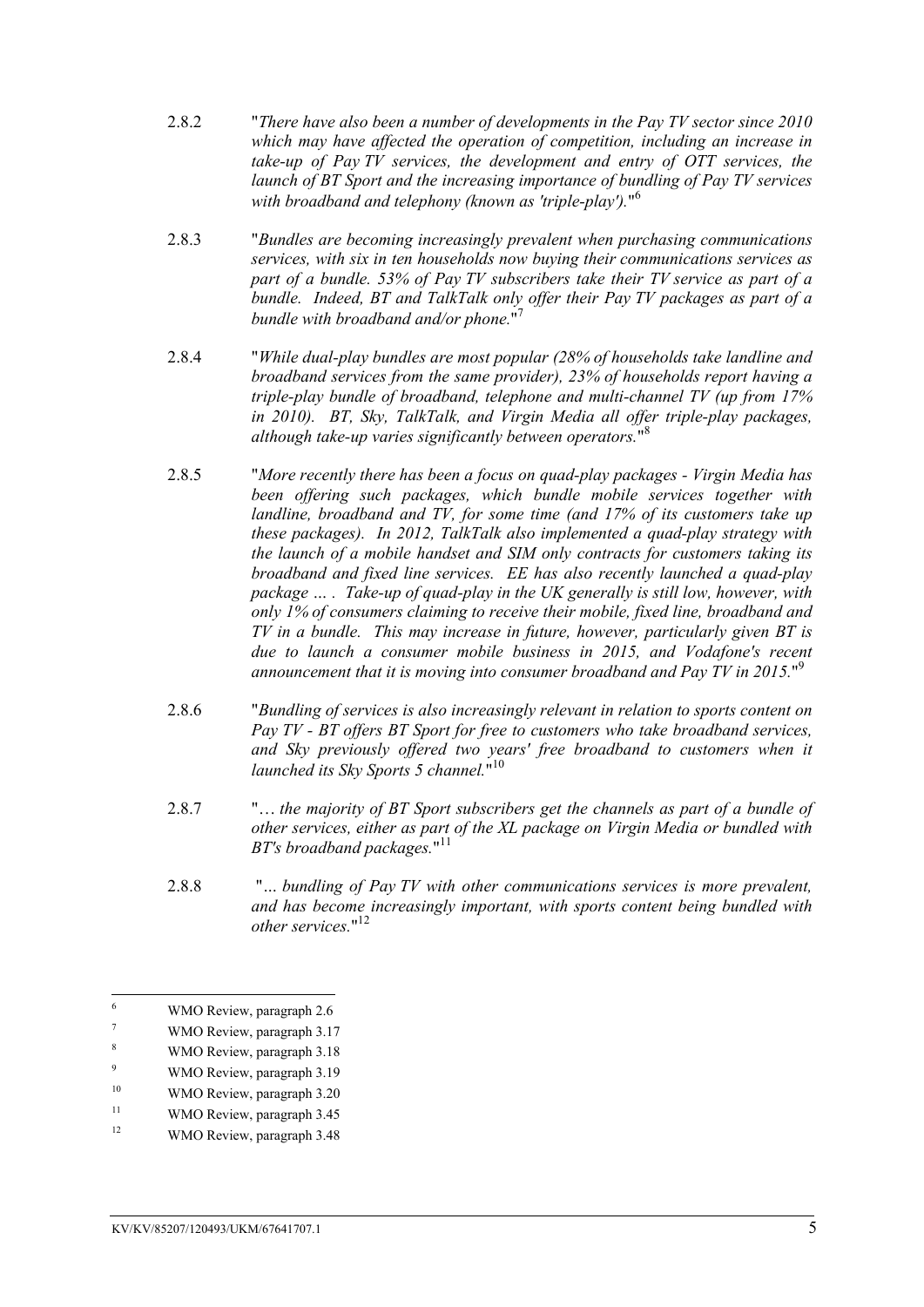- 2.9 It is evident therefore, that Pay TV subscriptions are being supplied to consumers as one component of these triple or quad-play bundled packages. Sky, BT and Virgin Media offer and compete on the basis of a variety of triple-play packages. In particular, BT's offer of BT Sport for free when customers opt for BT's broadband service (whether they take other Pay TV from BT or not) clearly indicates that BT is using its sport content to drive subscriptions to its broadband service.
- 2.10 Indeed, it can be seen from recent public statements by BT that it considers competition in the retail market to be driven by at least triple-play bundles (emphasis added):
	- 2.10.1 "*It's why we've invested and will continue to invest in … BT TV and BT Sport, because the trend in the market is clear - our customers want packages of voice, broadband and TV. I'm delighted that in less than one year, we have around 3m*  direct BT Sport customers and our service is in around 5m homes"<sup>13</sup>;
	- 2.10.2 "*Triple-play bundles of TV, broadband and fixed-voice continue to grow in importance for customers*" 14;
	- 2.10.3 "*We are winning new customers and retaining existing customers through bundled packages and the appeal of BT Sport. Around 98% of our broadband sales are now bundled with other products and 91% of our broadband customer base takes a bundle of services*" <sup>15</sup>; and
	- 2.10.4 "*The launch of BT Sport was our largest investment this year. It:*

*Increases customer loyalty. More than 1m of our broadband and BT Sport customers take a Pay-TV service from another service provider. BT Sport makes them less likely to change their broadband provider;* 

*Allows us to grow our customer base among sport-centric UK households; and* 

*Provides us with a new revenue stream - we charge consumers who do not take our broadband packages and we charge pubs and clubs for a commercial licence. We also make money from advertising and sponsorship.*" 16

- 2.11 Sky has also publicly commented on this developing trend and consumer preference for triple-play bundles (emphasis added):
	- 2.11.1 "*Sky is also the UK's fastest-growing home communications company and*  favourite "triple-play" provider of TV, broadband and home phone"<sup>17</sup> (emphasis added); and
	- 2.11.2 "*Over the last 12 months our triple-play offering has gone from strength to strength as we've continued to invest in delivering great quality TV to customers*

 $13$ <sup>13</sup> Page 14, BT Group PLC Annual Report 2014

<sup>&</sup>lt;sup>14</sup> Page 17, BT Group PLC Annual Report 2014.

<sup>&</sup>lt;sup>15</sup> Page 40, BT Group PLC Annual Report 2014.

<sup>16</sup> Page 41, BT Group PLC Annual Report 2014.

<sup>&</sup>lt;sup>17</sup> http://corporate.sky.com/media/press\_releases/2014/every\_premier\_league\_club\_on\_demand\_with\_sky\_sports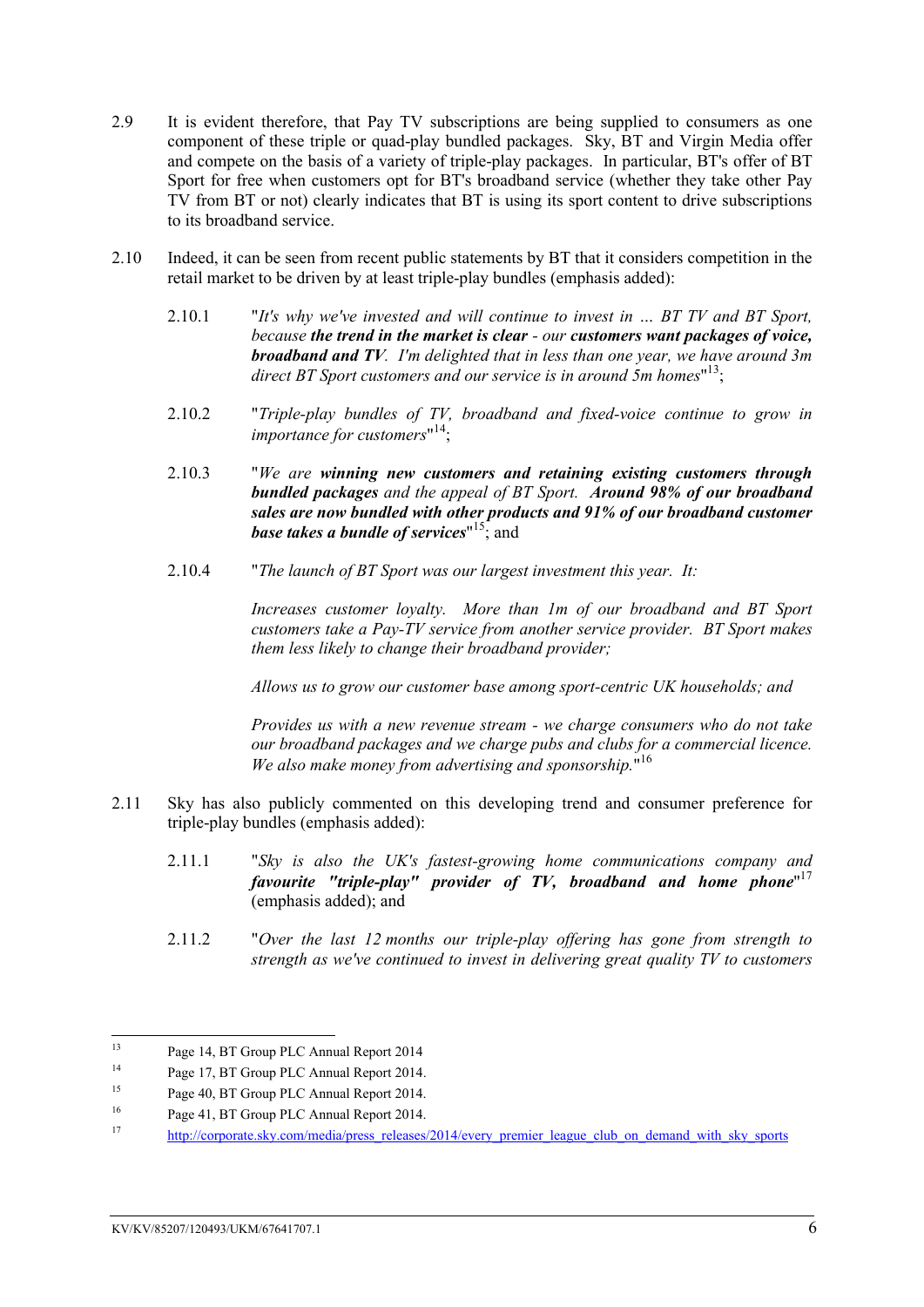*across multiple platforms alongside great-value unlimited broadband and home phone services.*" 18

- 2.12 The European Commission and other competition bodies have also commented on the convergence of broadcasting and telecoms, in particular in relation to the implications of triple and quad-play bundles for market definition:
	- 2.12.1 The European Commission's contribution to the Organisation for Economic Cooperation and Development's (**"OECD"**) Global Forum on Competition Report on Competition Issues in Television and Broadcasting, dated 12 February 2013<sup>19</sup> (**"OECD Report"**) states:

"*Over the last few years the telecommunications sector has experienced the*  development of bundled offers, notably triple-play offers (including internet *access, fixed telephony and TV) and quadruple-play offers (which tend to include fixed voice, fixed broadband, TV and mobile services). These bundled offers now coexist alongside the separate offers for each of these products. The development of these bundled offers varies significantly between Member States.*" 20

- 2.12.2 The European Commission also noted to the OECD that it had, at that time, left open the question of whether a separate market for triple-play or multi-play products exists, but that some National Competition Authorities (**"NCAs"**) had already examined the issue and, for example, the French NCA has recognised the existence of a distinct retail market for multiple-play offers<sup>21</sup>; and the Portuguese NCA came to the conclusion that there was a relevant market for triple-play products.<sup>22</sup>
- 2.12.3 The European Commission also stated to the OECD that "*[i]t seems that the development of bundled offers in the telecommunications sector is a growing trend in the EU and it is necessary for competition authorities to take account of the impact it may have on telecommunications markets*".
- 2.12.4 The OECD report makes clear the significance of the development of multi-play products for the competition authorities in respect of market definition as follows: "*Product market definition in television and broadcasting has become a serious challenge due to technological changes and convergence. To properly define the relevant market, NCAs must have a clear understanding of demand and supply side substitutions along the entire value chain. The market analysis must also take into account the different variables specific to audiovisual products and service markets, like high fixed costs, low marginal costs, bundling, non-price competition, two-sided or multi-sided nature of markets, vertical integration or rapid technological development. Convergence has led to situations of triple-play, with telecommunications, cable TV and the Internet, or even*

<sup>18</sup> <sup>18</sup> Lyssa McGowan, Director of Communications Products at Sky, Press Release - 24 January 2014 - Sky wins best 'triple-play' provider at uSwitch Awards 2014

<sup>(</sup>http://corporate.sky.com/media/press\_releases/2014/sky\_wins\_best\_triple\_play\_provider\_at\_uswitch\_awards)

<sup>19</sup> http://www.oecd.org/daf/competition/TV-and-broadcasting2013.pdf

<sup>20</sup> OECD Report, European Commission Contribution, paragraph 17

<sup>21</sup> Letters of the minister in cases C2004-4 and C2007-181; Opinions 05-A-03 and 11-A-05; Decision 08-D-10

<sup>22</sup> Supra, Note 17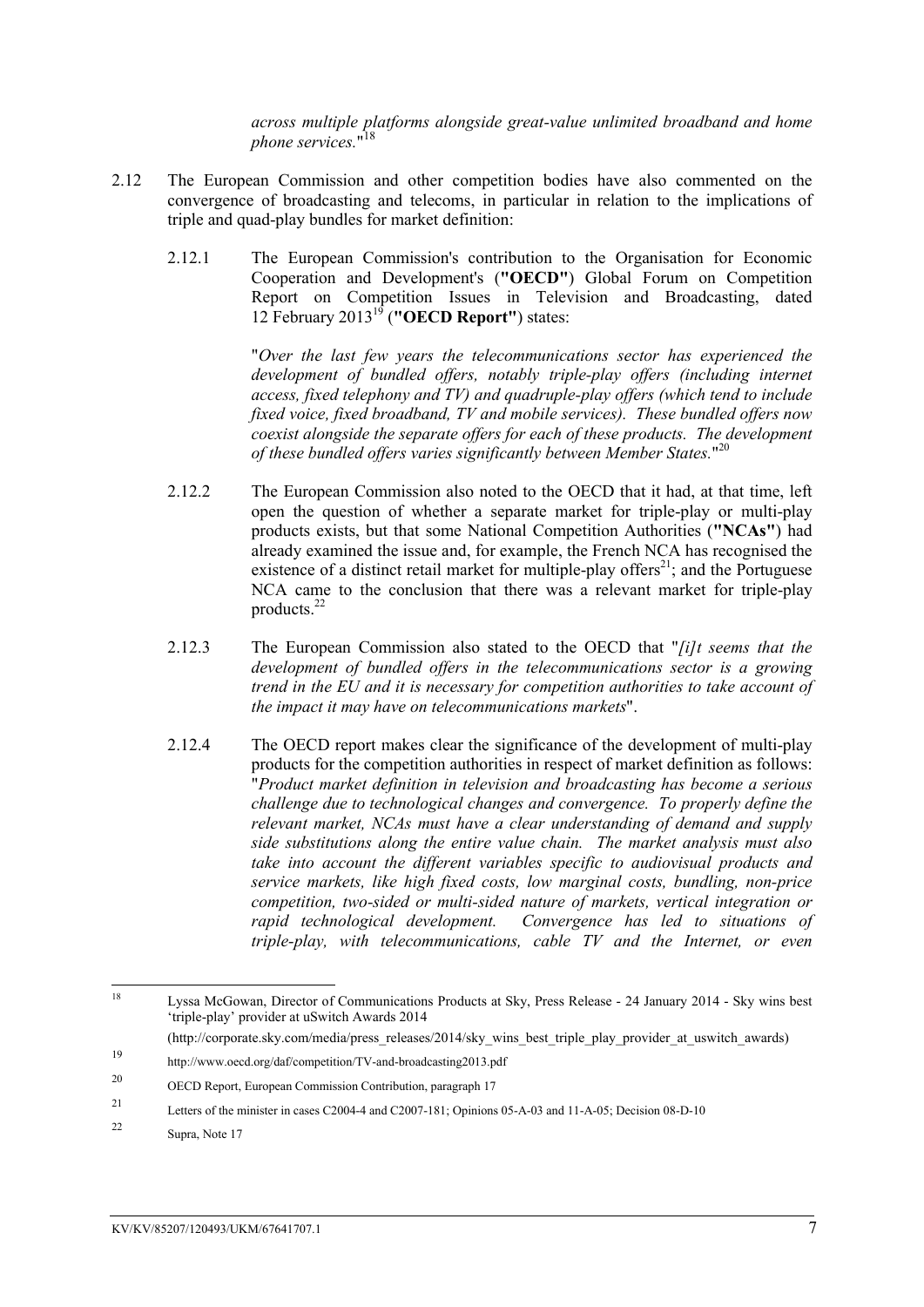*quadruple-play, with telecommunications, cable TV, Internet and mobile industry*".<sup>2</sup>

2.12.5 More recently, the OECD Competition Committee has published a further report "*Defining the Relevant Market in Telecommunications*" <sup>24</sup> in which it considers the issue of defining markets which involve bundled products. The report states:

> "*With respect to triple and quadruple-play services, regulatory and competition authorities generally consider the relevant market at the level of individual services. However, as the take up of bundles increase the question of how bundling at the retail level might affect market definition at both the retail and*  wholesale levels becomes of essential importance"<sup>25</sup>; and

> "… *in the light of the increasing popularity of bundled offers it has to be stressed that even if conditions of competition in a given market do not support the existence of a separate relevant market for such offers, competition and regulatory authorities should consider that such markets may eventually emerge. When they do, competition analysis may change considerably.*" 26

- 2.12.6 Moreover, the European Commission has undertaken market definition assessments in respect of multi-play products in a number of its recent merger decisions in this sector. Whilst on the facts of those cases, the European Commission has left open the question of whether multi-play products constitute distinct markets, this is because it has not been required to review a transaction which would raise competition concerns on any such market. However, it has considered whether competition might be affected on such candidate markets in a number of recent cases, including *Vodafone/Kabel Deutschland<sup>27</sup>*, *LGI/KBW<sup>28</sup>*, *Liberty Global Europe/Unitymedia<sup>29</sup>* , *Vodafone/Cable&Wireless<sup>30</sup>* and, most recently in *Vodafone/ONO<sup>31</sup>* . The Commission is also currently conducting a Phase II in-depth investigation of Orange's proposed acquisition of Jazztel, focusing on *inter alia*, the impact on competition of the proposed transaction on the possible market for triple-play offers (comprising fixed voice, fixed internet and mobile internet). $32$
- 2.13 In light of these recent developments, Ofcom's apparent failure to undertake a proper analysis of the relevant retail market is starkly out of line with the position taken by the European Commission, other NCAs and the OECD.

- <sup>24</sup> OECD Competition Committee, *"Defining the Relevant Market in Telecommunications"*, 2014 http://www.oecd.org/daf/competition/Defining\_Relevant\_Market\_in\_Telecommunications\_web.pdf
- <sup>25</sup> *ibid*, page 40 (emphasis added)

 $23$ OECD Report, Executive Summary, point 2

<sup>26</sup> *ibid,* page 65

<sup>27</sup> Commission decision in case COMP/M.6990 - *Vodaphone/Kabel Deutschland*

<sup>28</sup> Commission decision in case COMP/M.5900 - *LGI/KBW*

<sup>29</sup> Commission decision in case COMP/M.5734 - *Liberty Global Europe/Unitymedia*

<sup>30</sup> Commission decision in case COMP/M.6584 - *Vodafone/Cable&Wireless*

<sup>31</sup> Commission decision in case COMP/M.7231 - *Vodafone/ONO*

<sup>32</sup> European Commission Press Release IP/14/2367, 4 December 2014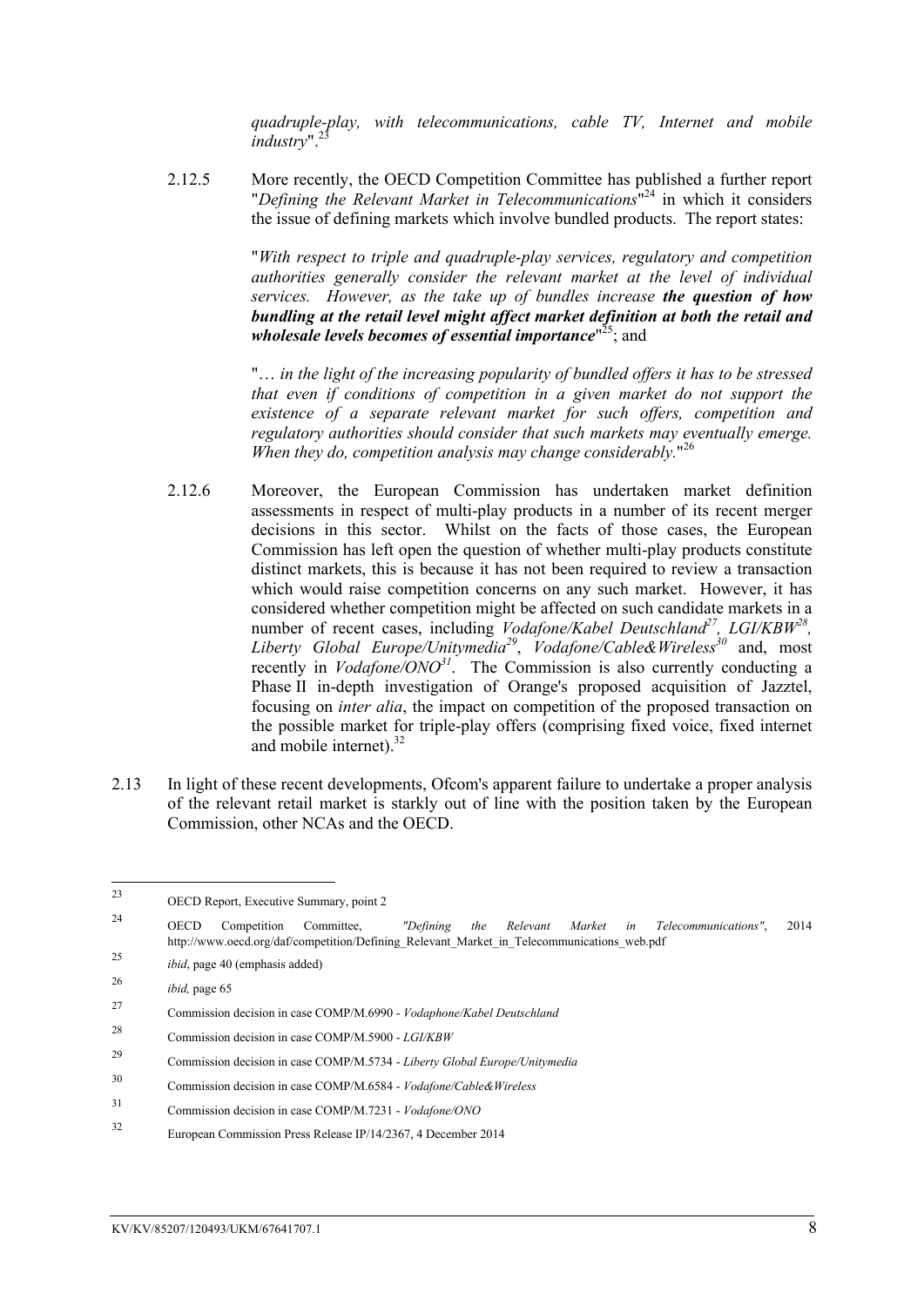- 2.14 Without prejudice to these points on the correct market definition framework for assessing competition, it is also clear that competition in terms of pricing, innovation and quality is actually occurring across bundles. It is notable in this respect that Virgin Media's response to the publicity surrounding Sky and BT's recent acquisition of PL rights for the  $2016/2017 -$ 2018/2019 seasons was to announce an investment of £3bn in its broadband network.<sup>33</sup>
- 2.15 It is plain from the above that on any basis the downstream markets are now considerably wider than Ofcom's previous analysis of them in the Pay TV Statement. It also follows on from this that broadcasters are competing to offer consumers bundled services and the core premium sports channels (and *a fortiori* Premier League content within such channels) are just one small input into the total offering made available to consumers at the retail level.
- 2.16 Despite Ofcom considering this trend in the Pay TV Statement of 31 March 2010 (emphasis added):

"*The Pay TV sector is characterised by bundling at both the wholesale and retail levels. Core Premium Sports channels are included in a range of bundles alongside products such as basic channels, movie channels, broadband and telephony. In principle this could significantly complicate our analysis*" (paragraph 5.73).

it has shied away from the necessary and principled analysis, perhaps on the basis that it is "*complicate[d]*". Moreover, it has shied away despite the compelling evidence that should have lead Ofcom to undertake a fuller market definition analysis driven by at least triple-play bundles. Without properly analysing the markets as they should be defined today, there can be no basis for any suggestion that Sky is engaging in any actual (or even theoretical) practices impacting on fair and effective competition in any relevant market (such that consumers are suffering harm) that necessitates Ofcom's intervention.

- 2.17 For this reason, the PL does not accept that Ofcom has accurately represented developments in the Pay TV market (Question 3.1) because it has failed to appreciate the necessary implications of the noted developments with regard to bundling. These developments clearly impact on the correct definition of the downstream market and require Ofcom to undertake the necessary work to define the relevant market. This failure to accurately represent the market developments and assess the market, is a fundamental error from which it follows that Ofcom's entire WMO Review is being undertaken on a faulty premise. Ofcom must correct this before proceeding further.
- 2.18 The PL does not respond more generally to Question 3.1 as to whether Ofcom has accurately represented the Pay TV market or whether there are other relevant developments. Ofcom will no doubt receive responses from broadcasters on this matter.
- 2.19 The PL must, however, object to the throwaway description of sports rights values as being "*still high*" and that this is somehow relevant to the necessary analysis of the impact of the market developments.<sup>34</sup>
- 2.20 The PL's rights are, as Ofcom knows, the subject of a competitive auction that is structured so as to maximise uncertainty and to create the potential for new entrants. That the PL's rights values have increased from auction to auction is simply a reflection of the competitive tension in the auction and the fact that broadcasters value those rights highly because of the quality of

 $33$  $\frac{\text{http://www.bbc.co.uk/news/business-31451174}}{\text{WMAO Review necessary 250}}$ 

WMO Review, paragraph 3.50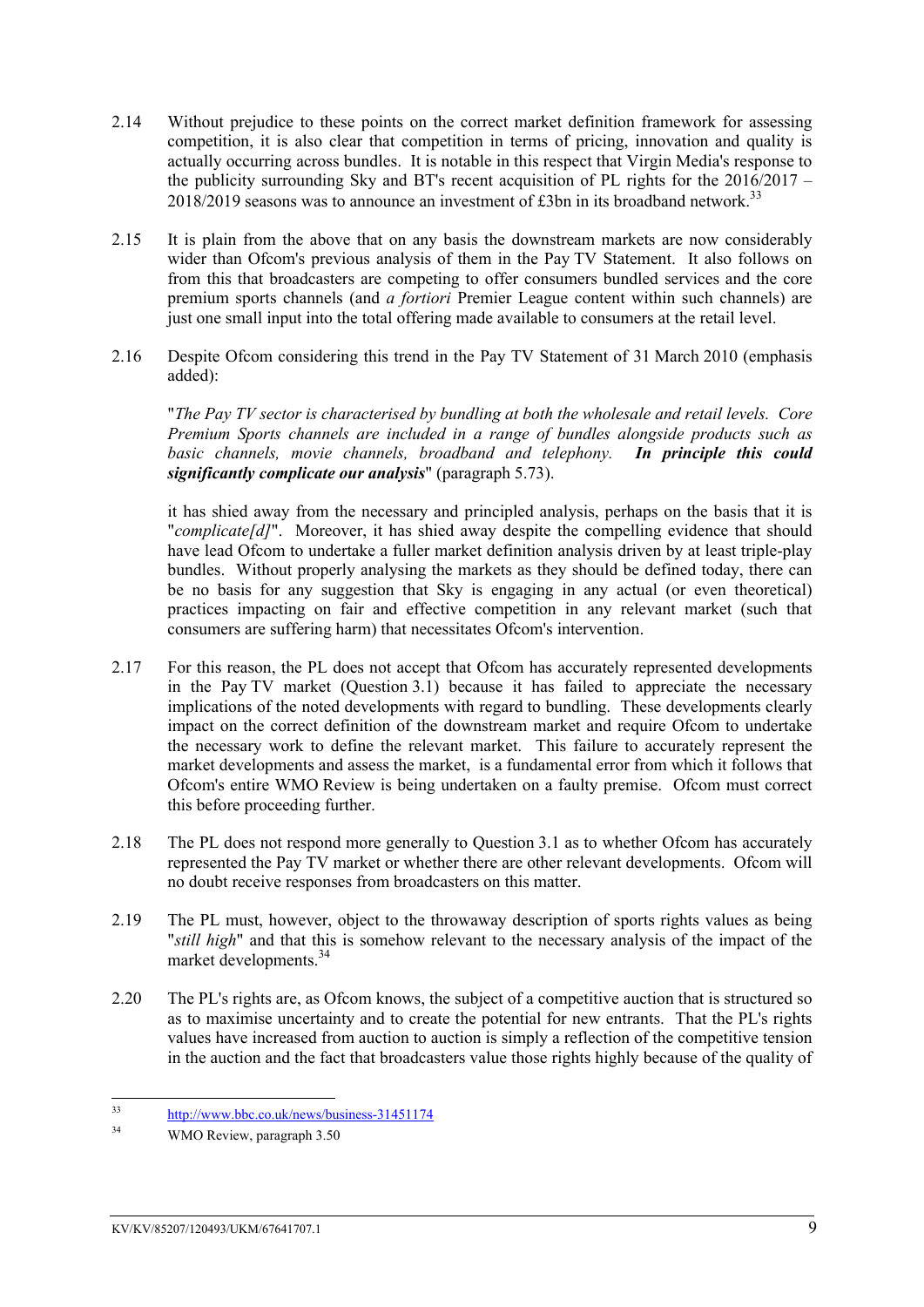the product they are purchasing. The PL is regarded by many as the best football league in the world and delivers competitive and compelling football throughout its 380 matches. It is broadcast into 645 million homes worldwide and out of the 2 billion football fans across the world, over half (1.163 billion) are PL fans. Domestic stadium occupancy statistics (95.9% in the 2013/2014 season) and live match viewers increase across all domestic broadcasters emphasize this point. Furthermore, last season saw 1,052 goals scored and the league leaders change 25 times, statistics which establish the PL's standing in world football.

2.21 Ofcom has separately opened an investigation into the collective selling arrangements for PL rights effected by the PL Rules, prompted by a complaint from Virgin Media. The PL's position as to the process of its rights sales has been made clear within the context of that complaint. It will not repeat those matters here. Ofcom is however referred to paragraph 6.6 and its subparagraphs of the PL's Initial Comments Regarding the Virgin Media Complaint dated 13 October 2014. The PL there summarises the large consumer benefits that arise out of the on-payment by the PL of large sums from its rights sales, not just to PL Clubs, but to the Football League, the Football Conference, the Professional Footballers Association, and more generally to grassroots football and charitable organisations connected with the game.

### <span id="page-11-0"></span>**3. ANALYTICAL FRAMEWORK**

- 3.1 In Section 4, Ofcom sets out its intended analytical framework for the WMO Review. By Question 4.1, it asks whether respondents agree with that framework. The PL does not.
- 3.2 In the first instance, Ofcom is not in a position to assess whether there are any practices that are precluding fair and effective competition in relation to channels containing PL content, by just assessing how important PL content is in the abstract. Rather, it must make this assessment by reference not only to how its importance compares with other TV content; but also to how its importance compares to the telephony and broadband components of the wider bundles that consumers are purchasing. Ofcom has not done this. Moreover, the errors set out in Section 2 above renders Ofcom's analytical framework flawed. It has asked itself the wrong questions:
	- 3.2.1 the necessary first step in analysing whether any practices are precluding fair and effective competition is to define what is key to consumers when they are making their purchasing decisions;
	- 3.2.2 Ofcom must define the relevant market in which competition is occurring. Ofcom has not done this. It has simply assumed a definition that it viewed as correct in 2010, despite the extensive developments in the market since 2010 and the statements evidencing both broadcaster behaviour and customer preference set out above;
	- 3.2.3 by failing to assess properly the extent to which recent developments mean that a broader market definition than that adopted in 2010 is appropriate, Ofcom has artificially limited the consideration of the reasons why consumers are purchasing whatever they are purchasing; such that potential key reasons will be missed and content will be ascribed key status when it might not deserve it because of the narrow field of focus.
- 3.3 These key errors in Ofcom's analytical framework render the entire approach in the WMO Review, and the conclusions, unsound.
- 3.4 Therefore, Ofcom cannot on rely on its conclusions in Sections 2 and 3 of the Review when moving to the next steps of its analysis. It must start again in order properly to assess whether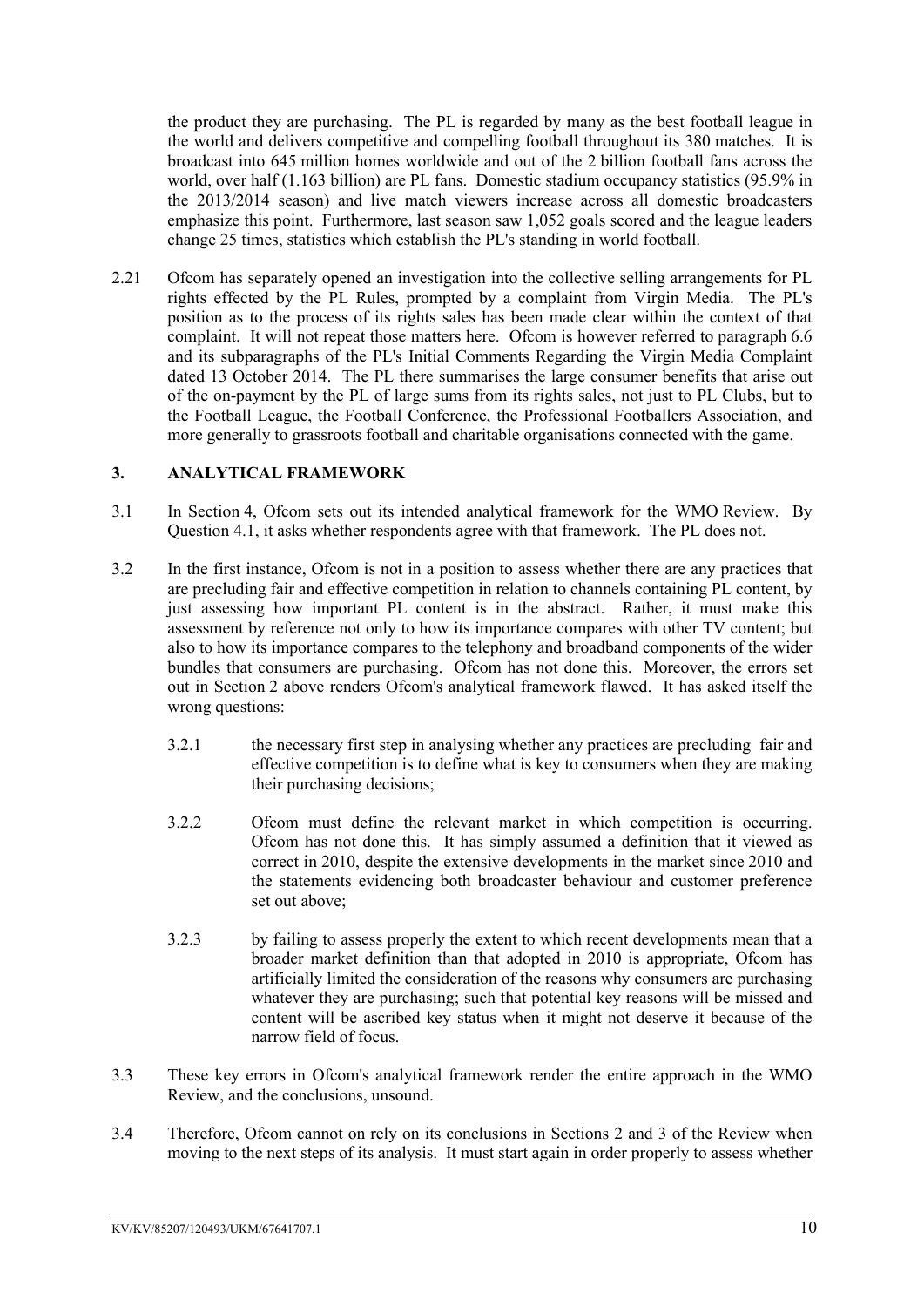there still are concerns about practices restricting fair and effective competition in any relevant market that might necessitate remedial action.

#### <span id="page-12-0"></span>**4. OFCOM'S ERRORS IN IDENTIFYING KEY CONTENT**

4.1 In section 5 of the WMO Review, Ofcom purports to identify "*what constitutes key content*", which it defines as "*content that is capable of influencing the choice of Pay TV provider for a*  significant number of consumers."<sup>35</sup> Ofcom's stated purpose of this (alleged) identification of "*key content*" is to assess "*the extent to which the presence of particular content on Pay TV platforms may drive consumers' decisions in choice of Pay TV service*".<sup>36</sup>

#### **Ofcom does not properly analyse "***key content***" that is capable of influencing choice**

- 4.2 Ofcom's approach to defining "*key content*" is to analyse content that is "*capable of influencing choice of Pay TV provider*". However, there are a number of flaws in this approach that renders Ofcom's entire analysis in Section 5 flawed from the outset.
- 4.3 Firstly, Ofcom proceeds (as it does throughout the WMO Review) on the basis that all consumers are only buying Pay TV subscriptions on a standalone basis and are, therefore, making choices about Pay TV providers only. Of come ntirely ignores the question of what drives the purchasing decisions of those consumers who are buying bundles of services that include Pay TV. For those customers,  $69\%$  of respondents to the 2013 Survey,  $37$  access to content per se may not be primarily (or even on a secondary basis) influencing their choice; let alone access to sports content.
- 4.4 Consequently, Ofcom's approach in Section 5 proceeds on a false premise and (subject to all the points below on the survey evidence) cannot contain representative evidence on what is driving consumer choice of provider.
- 4.5 Secondly, and without prejudice to the points in paragraphs 4.2 to 4.4 above, it is not clear what is meant by "capable of influencing choice". Ofcom does not provide any explanation for what criteria it has applied to determine when content is capable of influencing consumer choice, or not.
- 4.6 In fact, a range of possibilities arise. For instance, a high threshold criterion could apply such that only that content which is capable, *alone*, of driving pay TV subscription is taken to be capable of influencing choice. Alternatively, a lower threshold could apply such that content which is the main reason, or one of the main reasons, for a consumer's decision to subscribe to a particular Pay TV service is capable of influencing consumer choice. A lower threshold still would be to say that any content which is *a* reason that a consumer takes into consideration when deciding to subscribe to a particular Pay TV service is capable of influencing consumer choice of Pay TV provider.
- 4.7 Ofcom appears to adopt all of these possible criteria described above in various points in its analysis. Ofcom also refers to content as being *"important"* and *"particularly important"* to consumers' choice of Pay TV retailer. It is also unclear whether Ofcom considers that *"important"* and/or *"particularly important"* content is content capable of influencing consumer choice for the purposes of defining key content.

 $35$ WMO Review, paragraph 5.1

<sup>36</sup> WMO review, paragraph 5.6

<sup>37</sup> Question A8A of the 2013 Survey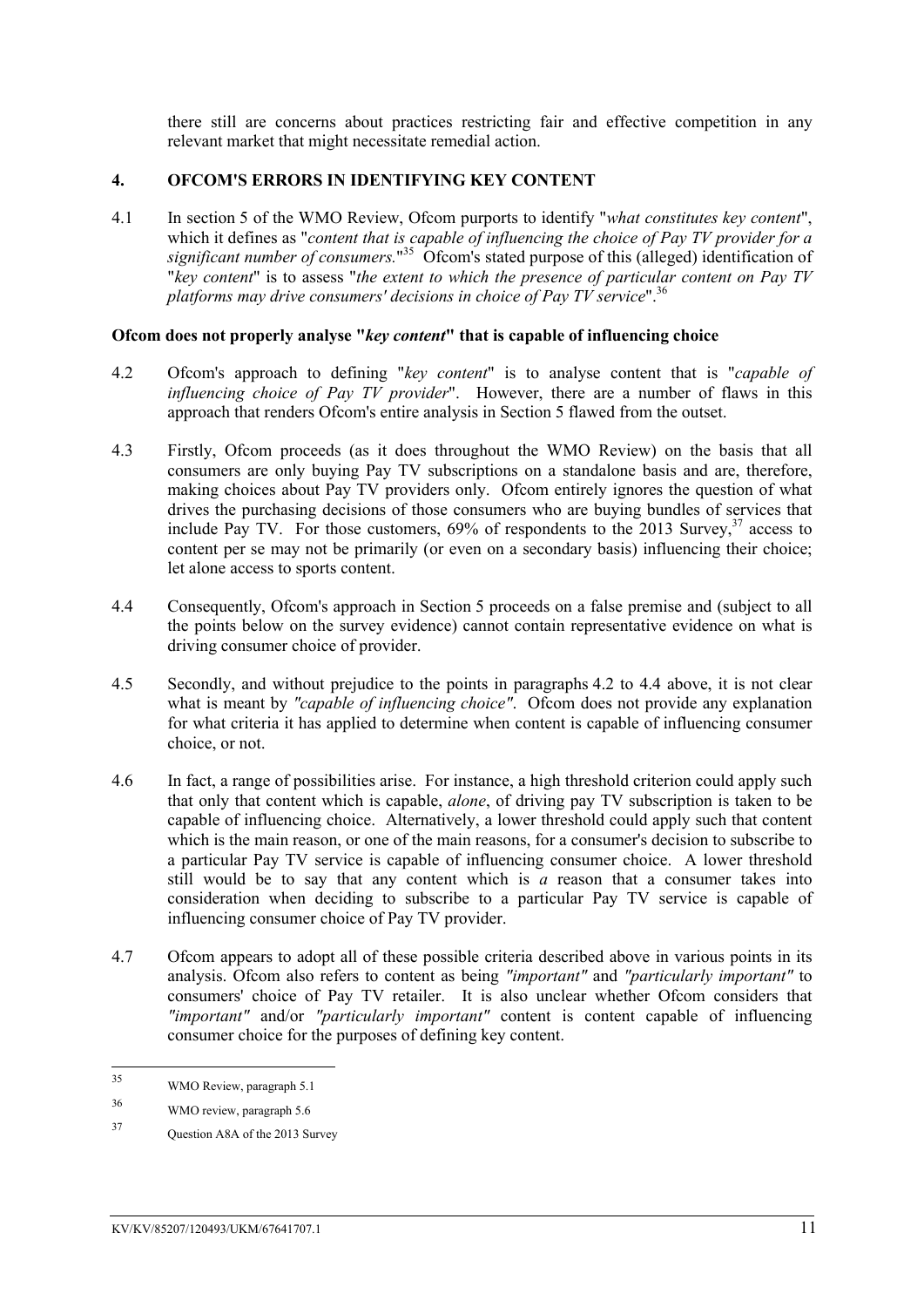- 4.8 Clearly, and as Ofcom recognises, consumers value a range of genres,<sup>38</sup> and as regards sports content, they value a range of different sports and sporting competitions.<sup>39</sup> In principle, any and all valued content is potentially capable of influencing consumer choice. Ofcom cannot, therefore, conclude that live PL coverage (and to a lesser extent live UEFA Champions League coverage) "*appear capable of influencing a significant number of consumers' choices… we have therefore identified them as key content in competition for Pay TV services*". Even if the PL accepted that this was the correct question in the first place (which it does not) Ofcom must explain the criteria applied by it to determine which content is valued *to such an extent* that it is capable of influencing choice of Pay TV platform. Obviously, the approach taken will determine the proportion of consumers for whom certain content is taken as being *"capable of influencing choice"*.
- 4.9 Moreover, Ofcom also fails to define or explain what it considers to be a *"significant number of consumers"* in this context. It goes without saying that is impossible to determine whether content is capable of influencing choice *"for a significant number of consumers"* without first deciding what that means. Of com has not done this.
- 4.10 Instead, Ofcom uses a variety of terms to describe the size of relevant groups of consumers, including *"high proportion", "significant group"*, *"large proportion", "sizeable group", "substantial numbers"* and *"large number"* in its analysis, but nowhere does it explain what number or proportion it considers to be *"high"* or *"significant"* or *"large"*. Therefore, Ofcom's approach is not capable of being relied upon; let alone being capable of objective justification. On any basis, Ofcom's reference to 23% of respondents to a question as being a *"sizeable*  group",<sup>40</sup> cannot be sustained and demonstrates that Ofcom's analysis of the actual evidence before it is flawed.
- 4.11 Without prejudice to the fatal lack of a proper market definition analysis, Ofcom does not undertake any objective analysis of what the decision making practice of what proportion of the consumers of Pay TV might have an appreciable effect on competition, for these purposes. This is a serious flaw in Ofcom's analysis. From the outset, the question that Ofcom seeks to determine in Section 5 is ill-defined and unclear.
- 4.12 As to Ofcom's analysis of the survey evidence on which it seeks to rely in Section 5, the PL considers that it is very clear that the survey evidence, taken as a whole, does not support Ofcom's findings, and in some cases, Ofcom's conclusions are directly contradicted by the survey evidence on which it purports to rely. Ofcom's analysis is discussed in more detail below.

### **Ofcom's claim that consumers identify sports content as important in their choice of Pay TV supplier is unsupported and weak**

*Consumer decisions to take out Pay TV are driven by a desire to access more content in general, not content of a particular type*

4.13 As a preliminary statement, in Paragraph 5.6 of the WMO Review, Ofcom states that *"[t]he survey evidence suggests that consumers' choice of Pay TV service continues to be driven primarily by a desire to access particular content"*. This is simply not correct. The survey

<sup>38</sup> WMO Review, paragraph 5.10

<sup>39</sup> WMO Review, paragraph 5.4 and 5.24

<sup>40</sup> WMO Review, paragraph 5.20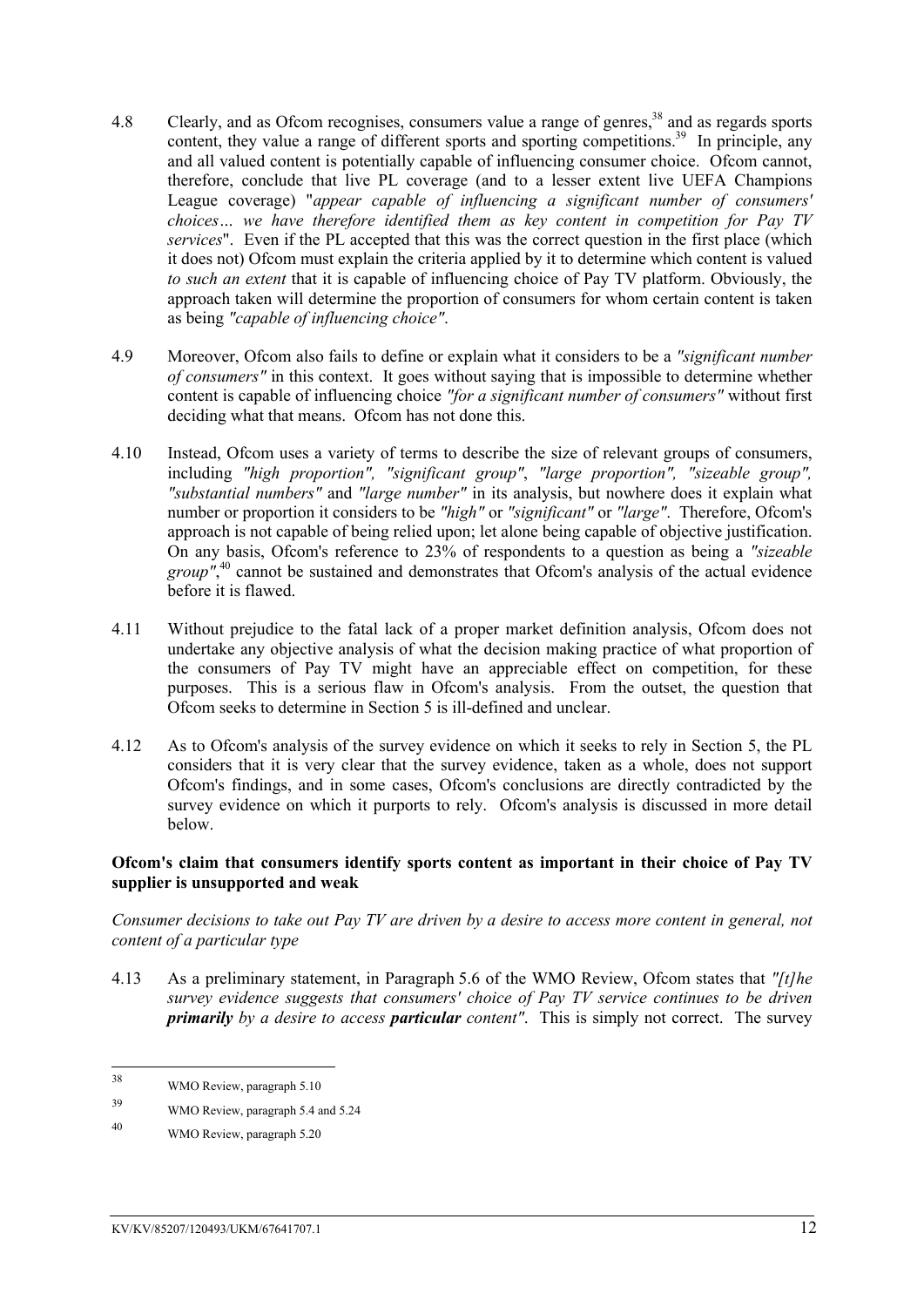evidence, in fact, shows that (of those surveyed) consumers subscribed to a Pay TV service (rather than just relying on FTA provision) in order to access more content *in general.*

- 4.14 Ofcom finds that 71% (unprompted) and 78% (prompted) of respondents to its 2013 Survey stated that one of the reasons that they got Pay TV was to access more content, either generally or by reference to a specific genre or channel. The survey first asked respondents (Question A12A) the open question *"What were the reasons your household got a TV service that you Pay for your main set rather than having free TV channels only"*. The answers to that question (the unprompted answers) were then coded to the closest answer in a list provided, which included the following:
	- *"1: To get more channels in general*
	- *2: To get more channels of a specific genre / type of programming*
	- *3: To get specific kids channels*
	- *4: To get specific sports channels*
	- *5: To get specific film channels*
	- *6: To get other channels"*
- 4.15 The list also included a further 13 non-content reasons. Respondents were then shown the list and asked (Question A12B) whether any of these reasons applied when they chose to get a Pay TV service and asked them to include any answers already given (prompted answers).
- 4.16 The 71% (unprompted) / 78% (prompted) cited by Ofcom, therefore, aggregates several different types of response, including access to both *specific* content and more channels *in general* (i.e. non-specific content). The relevant questions were, in fact, structured so as to allow respondents to distinguish between a desire for more content *in general* and a desire for *specific* content of a particular type; together with other non-content related reasons. When the actual responses provided are analysed, these clearly show that, in direct contradiction to Ofcom's assertion at paragraph 5.6 of the WMO Review, that access to a range of additional content, *in general*, is far more important that access to a *specific* type of content.
- 4.17 By far the most popular answer to this question, given by 54% (unprompted) and 63% (prompted) was to get more channels *in general*. The next most popular answer - 12% (unprompted) and 19% (prompted) was to get more channels of a specific genre, other than the types specifically listed (i.e. sports, kids and films) so this would include drama, documentary, adult, music etc.
- 4.18 The third most popular answer was to gain access to sports channels. Ofcom reports that 11% (unprompted) and 18% (prompted) said access to sports channels was *one* of the reasons that they subscribed to Pay TV; 6% (unprompted) and 12% (prompted) said access to kids channels; and 3% (unprompted) and 6% (promoted) said access to film channels was a reason.
- 4.19 Respondents also gave a range of non-content reasons for taking out Pay TV, for example: 4% (unprompted) / 16% (promoted) said the ability to pause, rewind and record live programming; 3% (unprompted) / 15% (prompted) said on-demand or catch up services; 2% (unprompted) / 11% (promoted) said access to HD channels.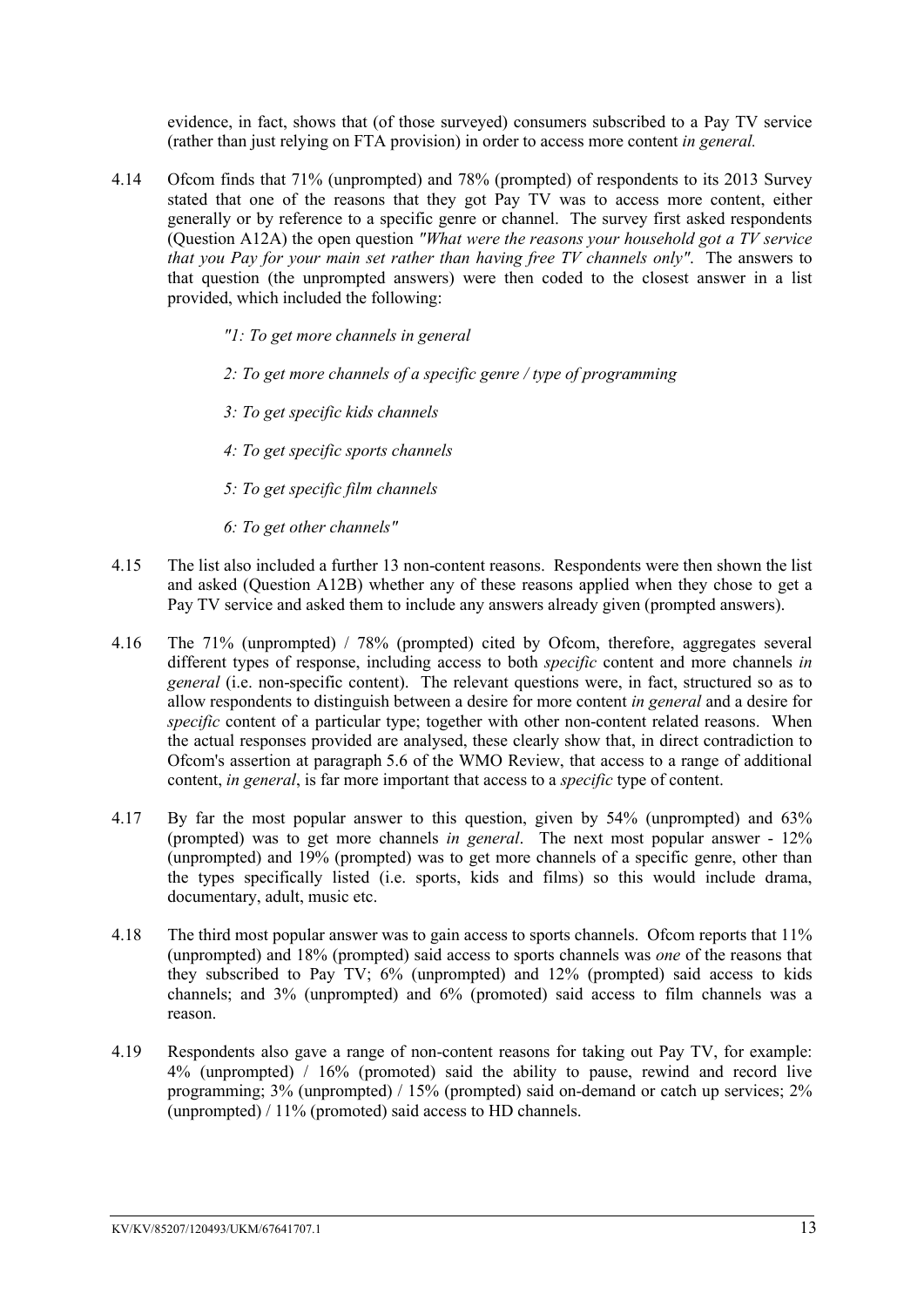4.20 The survey evidence is clear, therefore, that for the majority of consumers, access to more content *in general* was the reason for subscribing Pay TV. Only a significantly smaller proportion of consumers subscribed to Pay TV in order to access a specific genre of content and/or specific sports content. Moreover, similar numbers of consumers subscribed in order to have access to non-content services and products. Therefore, it is not, as Ofcom seeks to conclude, that consumer choice is driven primarily by a desire to access particular content; let alone a desire to access only sports content.

#### **There is no evidence to support Ofcom's view that consumers identify sports content (in general) as being particularly important**

- 4.21 As set out above, only 11% (unprompted) / 18% (prompted) of respondents cited access to sports content as *one* of their reasons for taking out Pay TV, when asked to list *any* of the reasons in the list that applied to them. Respondents to this question were able to provide multiple reasons for their decision to subscribe to Pay TV and were expressly asked to include any and all reasons which applied to them. Accordingly, for the very large majority of respondents, **89%** (unprompted) / **82%** (prompted), access to sports channels was categorically **not** a reason that featured in their decision to take out a Pay TV subscription.
- 4.22 On this basis, therefore, the PL considers that the responses to Questions A12A C lead to the opposite conclusion to Ofcom's, that access to just sports content is not especially important to consumers. Rather, what is important to consumers is range and volume of content *in general.*
- 4.23 Ofcom also refers to the responses to question B2 of the 2013 Survey, which asked consumers what content genres were important to their household.
- 4.24 Ofcom sets out the results of this question in Figure 5.1, reproduced below:



#### Figure 5.1: TV genres important to household

B2: Which of the following types, or genres, of TV programming are important to your household? Source: Ofcom November 2013 survey. Base: All with Pay TV on main set who are personally or jointly responsible for TV service (2252).

4.25 Ofcom suggests that this data shows that sports content is of value to a "*high proportion of Pay TV subscribers*". It is doubtful whether 43% of respondents can be characterised as a "*high*" proportion, but in any event, as is clear from Figure 5.1 above, a greater or similar proportion of consumers also said that documentaries, movies, entertainment, UK drama, news, comedy, soap and kids programming were important. Figure 5.1, therefore, indicates that sports content is about as important as all these other types of content.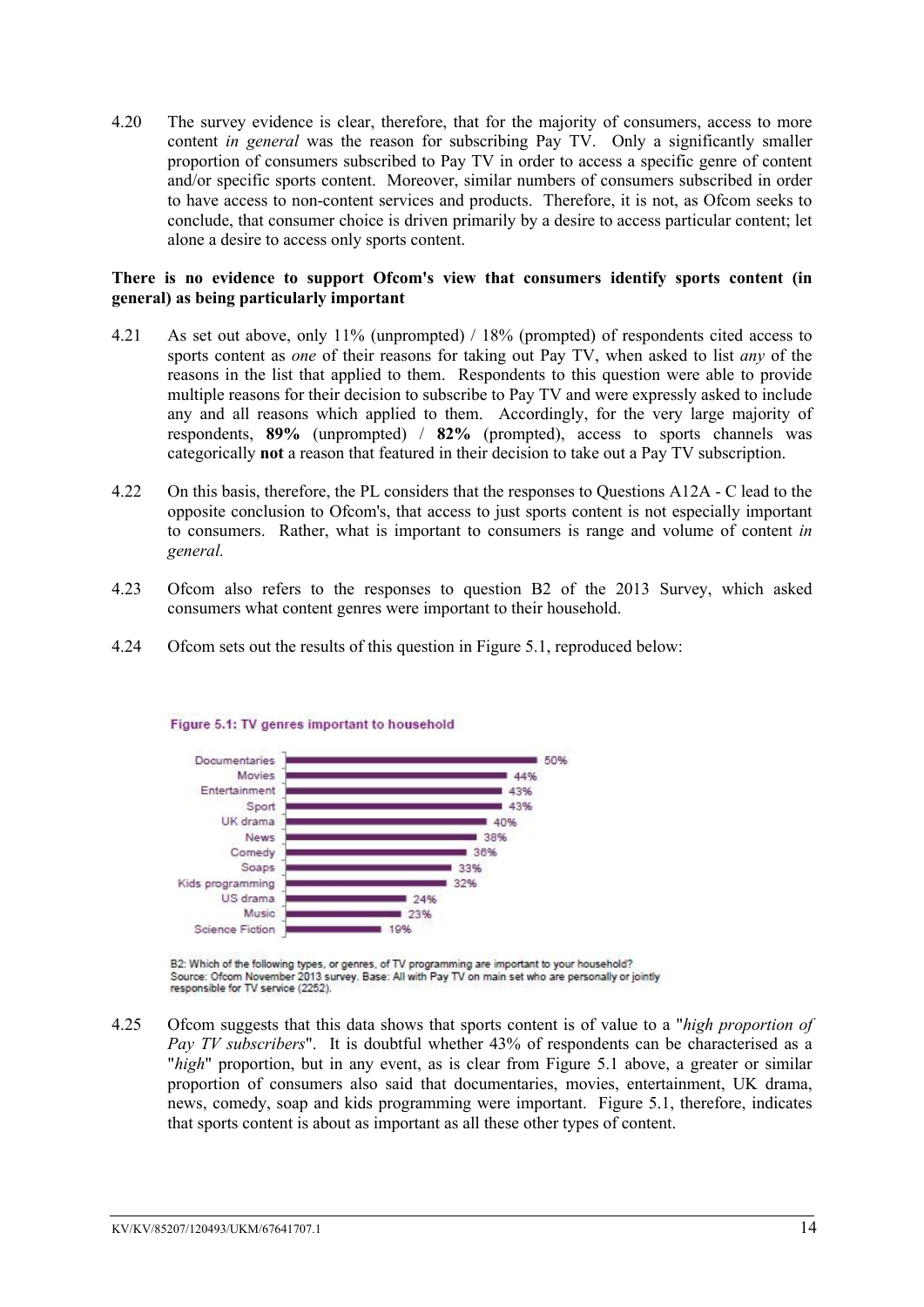- 4.26 This is consistent with the survey evidence from the responses to Questions A12A C discussed above, that consumers value a *range* of different content. Ofcom recognises that "*consumers clearly value a range of genres*" at paragraph 5.10 of the WMO Review, but also suggests that sports content "*stands apart in having a high degree of exclusivity to Pay TV*". It appears that Ofcom is, therefore, seeking to conclude that as a consequence of this alleged high degree of exclusivity that this somehow supports its view that sports content is so important to "*a large number of consumers*" that it is, in itself, an "*important*" driver of choice in Pay TV services.<sup>41</sup>
- 4.27 Firstly, the degree of exclusivity of live sport to Pay TV is irrelevant in light of the survey responses. As Figure 5.1 shows, 44% of respondents considered movies to be important. Whilst it is unclear whether this is primarily looking at Hollywood Studio films/new releases etc. it could equally be argued that movies have a high degree of exclusivity on Pay TV. Ofcom ignores this and erroneously tries to draw conclusions about the importance of sports content from the alleged unavailability of live sports content on FTA.
- 4.28 Secondly, and in any event, the PL does not accept that it is necessarily correct to assert that live sports content is primarily a Pay TV product. Ofcom says that "*the majority of sports coverage is shown (exclusively) on Pay TV channels*"*,* but it provides no evidence to support this contention and no explanation of any analysis it has undertaken. For example, is it Ofcom's assertion that there is a greater volume of sports coverage available on Pay TV than FTA by air time, or on the basis of some other measure?
- 4.29 Furthermore, Ofcom's position in the WMO Review is not consistent with statements made in the 2010 Pay TV Statement, for example, that "*a considerable amount of high quality sports*  content is available free to air<sup>n42</sup> and that consumers "*have access to a wide range of other [sports] content from FTA and basic channels*" 43 .
- 4.30 Ofcom also seeks to argue, at paragraph 5.13 of the WMO Review, that there are "*substantial*" numbers of consumers who pay a premium to access sports channels and that this is consistent with the view that "*sports content is likely to be important for a significant group of Pay TV subscribers*".<sup>44</sup>
- 4.31 However, this does not (in and of itself) tell Ofcom anything about whether sports content alone is an important driver in consumers choosing to subscribe to Pay TV in the first place. It simply demonstrates that for those who have subscribed (for whatever reason) they also value access to sports content. It does not assist Ofcom in analysing the questions it asks itself in Section 6 of the WMO Review about whether the content on Sky Sports and BT Sports alone influences choice of provider.

#### **There is no evidence to support Ofcom's view that access to sports content is a driver in the choice of Pay TV retailer - quite the reverse**

4.32 The Premier League notes that throughout its analysis of the importance of sports content as a driver of Pay TV subscriptions, Ofcom refers largely to the responses to Questions A12A & B of its 2013 Survey. These questions asked respondents about their reasons for subscribing to

<sup>41</sup> WMO Review, paragraph 5.14

<sup>42</sup> 2010 Pay TV Statement, paragraph 5.95

<sup>43</sup> 2010 Pay TV Statement, paragraph 5.115

<sup>44</sup> Ofcom refers to Figure 3.13 in Section 3 of the WMO Review, but there appears to be no Figure 3.13 in the WMO Review, and so this claim is unsupported.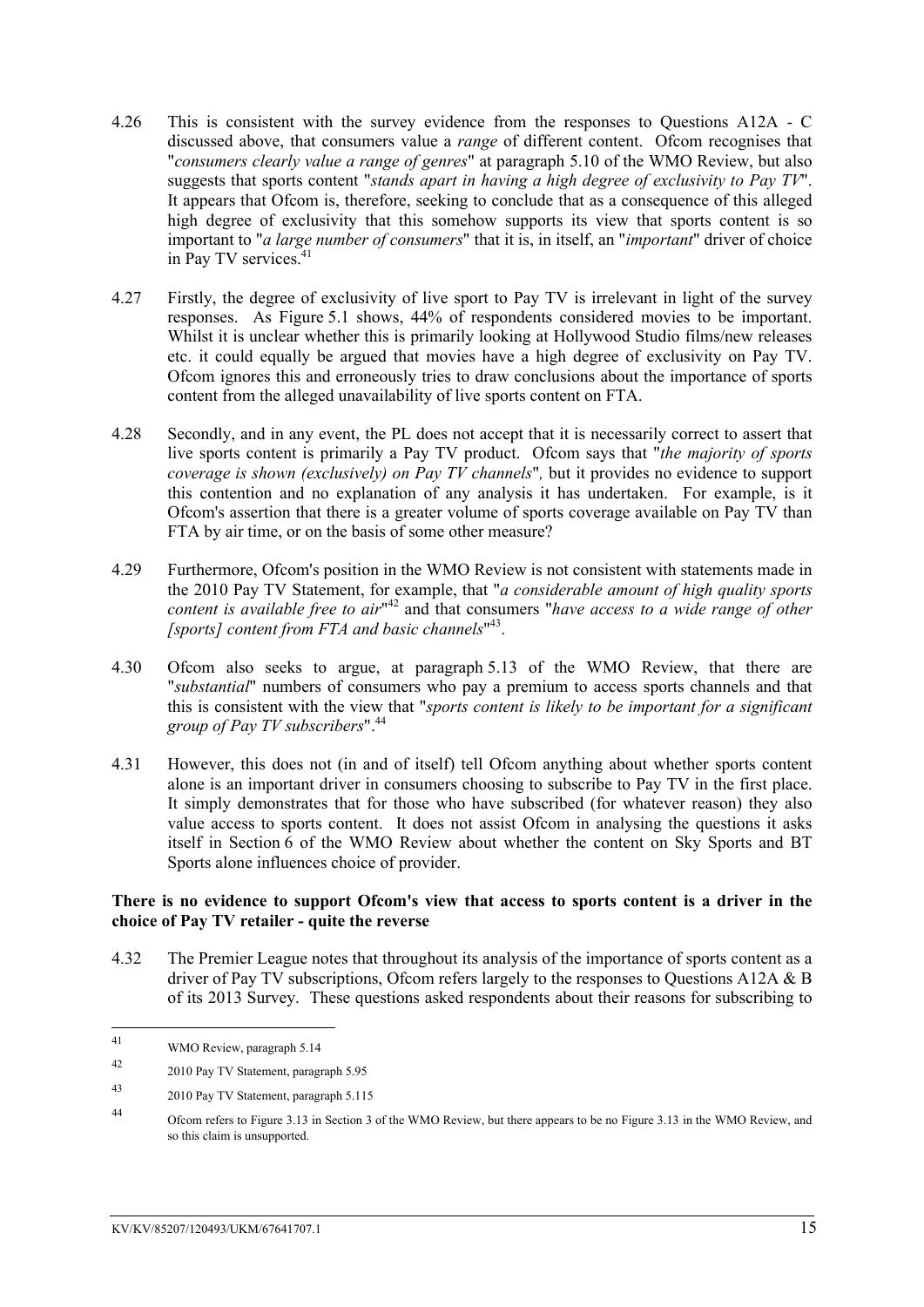Pay TV. Ofcom does not refer at all to the responses to Questions A12D & A12E of the 2013 Survey which asked respondents for their reasons for choosing their *specific* Pay TV provider. The Premier League finds this surprising given that this question is clearly of greater relevance to Ofcom's analysis.

- 4.33 When asked the open (unprompted) question, the most popular answer respondents gave, 15%, was that their provider was the cheapest price. The second most popular answer, 13%, was that it gave them more channels than other providers. This is consistent with the Premier League's submission that consumer choice is driven by a desire for a range and volume of content, rather than a desire for specific types of content.
- 4.34 Only 6% of respondents the fifth most popular choice said that they chose their specific Pay TV provider in order to access specific sports channels and even fewer, only 3%, said that they did so in order to have access to Sky Sports - the fourteenth most popular choice.
- 4.35 Even when promoted and invited to include as many reasons which applied to them, only 10% of the respondents said they chose their specific Pay TV provider to access more specific sports channels and only 6% said that they did so in order to access Sky Sports.
- 4.36 The PL submits that this data can only be interpreted as showing that, contrary to Ofcom's position, sports content alone does not drive subscriptions for the majority of consumers and that only a small proportion of consumers said that access to Sky Sports alone was the reason that they chose their specific Pay TV provider.
- 4.37 Despite the very clear evidence to the contrary, at paragraph 5.14 of the WMO Review, Ofcom sets out its conclusion that *"the evidence suggests that live sports content continues to be important to a large number of consumers. In addition, live sports content differs from other genres of content in that it has a high degree of exclusivity to Pay TV. On the basis of these two characteristics we remain of the view that sports content is an important driver of choice in Pay TV services".*
- 4.38 For the reasons explained above, the PL considers that this conclusion is entirely unsupported and, indeed, is contradicted by Ofcom's own survey evidence. Rather, the PL considers that the evidence shows that sports content on its own does not stand apart as being especially important to consumers as compared to other types of content - what is primarily important to consumers is access to a range and volume of content *in general*.

#### **Ofcom's conclusion that Premier League content is particularly important to consumers purchasing decisions is unsupported**

- 4.39 Ofcom states that it has assessed *"the extent to which particular sports or competitions may have an impact upon consumers purchasing decision in respect of Pay TV services"*. In other words, whether any particular sports content is a driver of competition for Pay TV subscriptions.
- 4.40 Ofcom concludes, apparently on the basis of its survey evidence, that Premier League content *"stands apart from other sports content in terms of the number of consumers who consider it important"*. This is unsupported by the detail of the evidence.
- 4.41 Ofcom seeks to rely heavily on the responses to Questions C2 and C7A from its November 2013 Survey to support this conclusion. First, (Question C2), subscribers to sports channels were shown a list of 17 different sports and asked which were watched by members of their household. Subsequently respondents were asked (Question C7A) which of those sports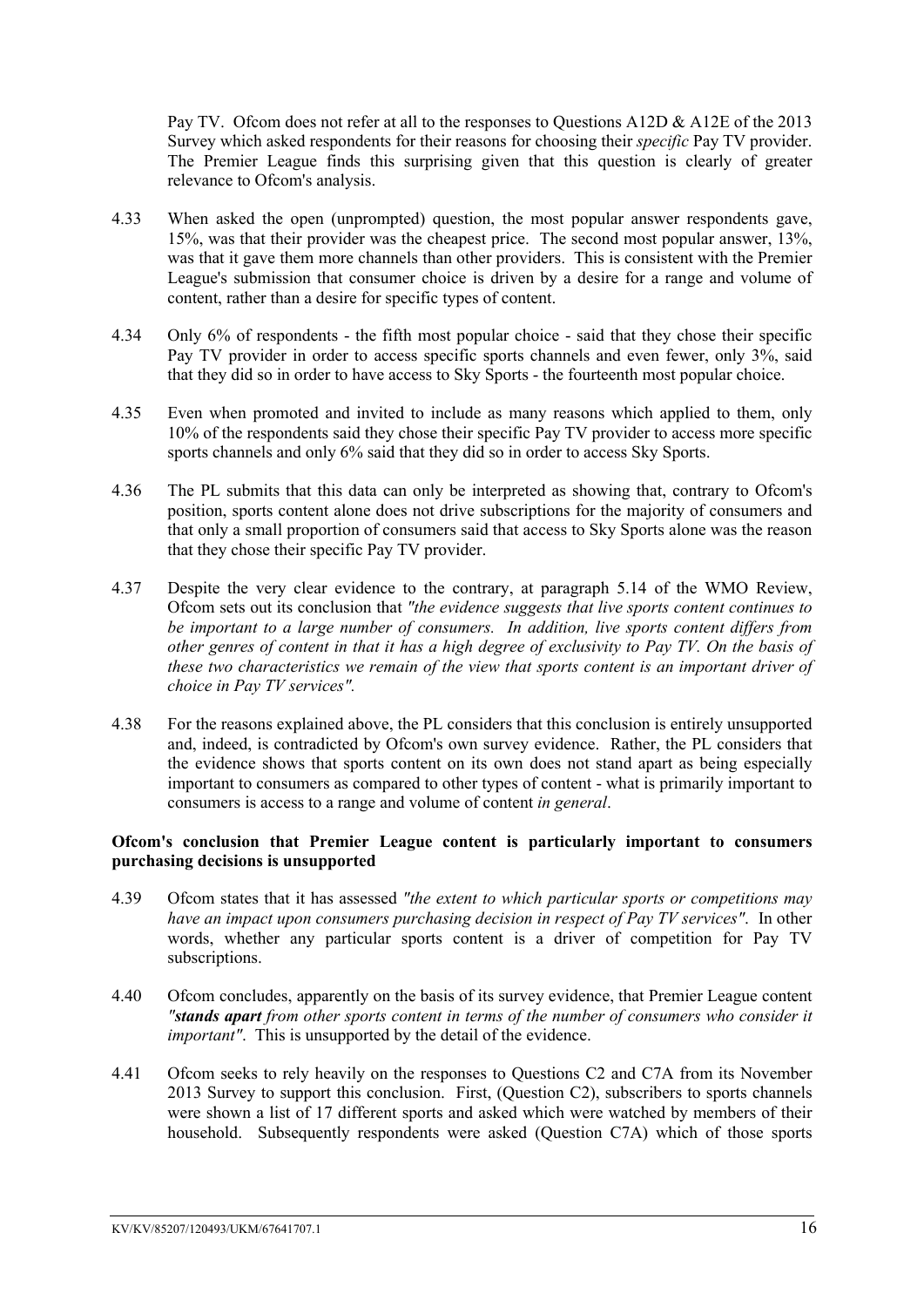identified did they consider "*essential*", defined to mean content which makes a Pay TV service "*worth having*".

- 4.42 In the first instance, the question states *"Thinking about the sports TV channels you receive, which of the following does you household consider essential to have access to as part of your TV service"*. However, the list of sports and sporting competitions shown to respondents contains content which is shown FTA rather than on any Pay TV sports channels. For example, 18% of respondents to this question said that the Six Nations is essential to have as part of their Pay TV service, and 16% of respondents to this question said that Wimbledon tennis is essential to have as part of their Pay TV service. This is clearly meaningless given that neither of these sporting events is available on any Pay TV service and so cannot, by definition, be essential to it.
- 4.43 Furthermore, the list of sports and sporting competitions shown to respondents potentially includes 38 different items; clearly a very long list. Moreover, it is not clear whether the list of sporting events has been randomised. In the event it was not, for all respondents who said they watch football, the first eight items were all football and for football, the first item was the Premier League. This is very likely to lead to results with a potentially skewed emphasis on football; and on the Premier League.
- 4.44 It also seems likely that many respondents did not understand the meaning of the question, given their answers. This is clear from the fact that Ofcom itself disregards these survey results (at Paragraph A6.26 and at Footnote 222 of the WMO Review) and states that *"It is possible that some respondents may have identified content as essential when in reality they might be prepared to consider a Pay TV service that could not offer this content".* However, remarkably, despite this statement, Ofcom nevertheless relies heavily the results from Question C7A to support its conclusions. This approach clearly cannot be sustained and the Premier League considers that the responses to Question C7A should be disregarded in their entirety.
- 4.45 In any event, the results of this question do not support Ofcom's contention that Premier League content is of essential importance to consumers' purchasing decisions. As set out in paragraph 5.20 of the WMO Review, in fact, only 23% of respondents only identified football as being essential. Ofcom suggests that this supports its argument, but very clearly, the reverse is true - 77% of consumers stated that access to multiple sports was essential to make their Pay TV service worth having. Again, it is very clear that what consumers value when purchasing Pay TV, and what therefore drives competition for subscribers to sports channels, is a range of sports content.
- 4.46 Ofcom also seeks to rely<sup>45</sup> on the results of Questions 10  $\&$  11 of its October 2014 survey in which it asked subscribers why they took out subscriptions to Sky Sports and/or BT Sports. However, again, the results do not support Ofcom's conclusions. Only 27% of Sky Sports subscribers (so around 9% of all Pay TV subscribers) said that access to Premier League content was their main reason for getting Sky Sports. Ofcom describes this 27% as a *"sizeable proportion"* of respondents and ignores the fact that for 73% of Sky Sports subscribers, access to Premier League football was **not** their main reason for subscribing.
- 4.47 It is simply not possible for Ofcom to rely on these results to suggest that Premier League content alone is particularly important as a driver of competition for subscribers to sports channels, let alone Pay TV more broadly. Ofcom's claim that Premier League content *"stands*

<sup>45</sup> WMO Review, paragraph 5.22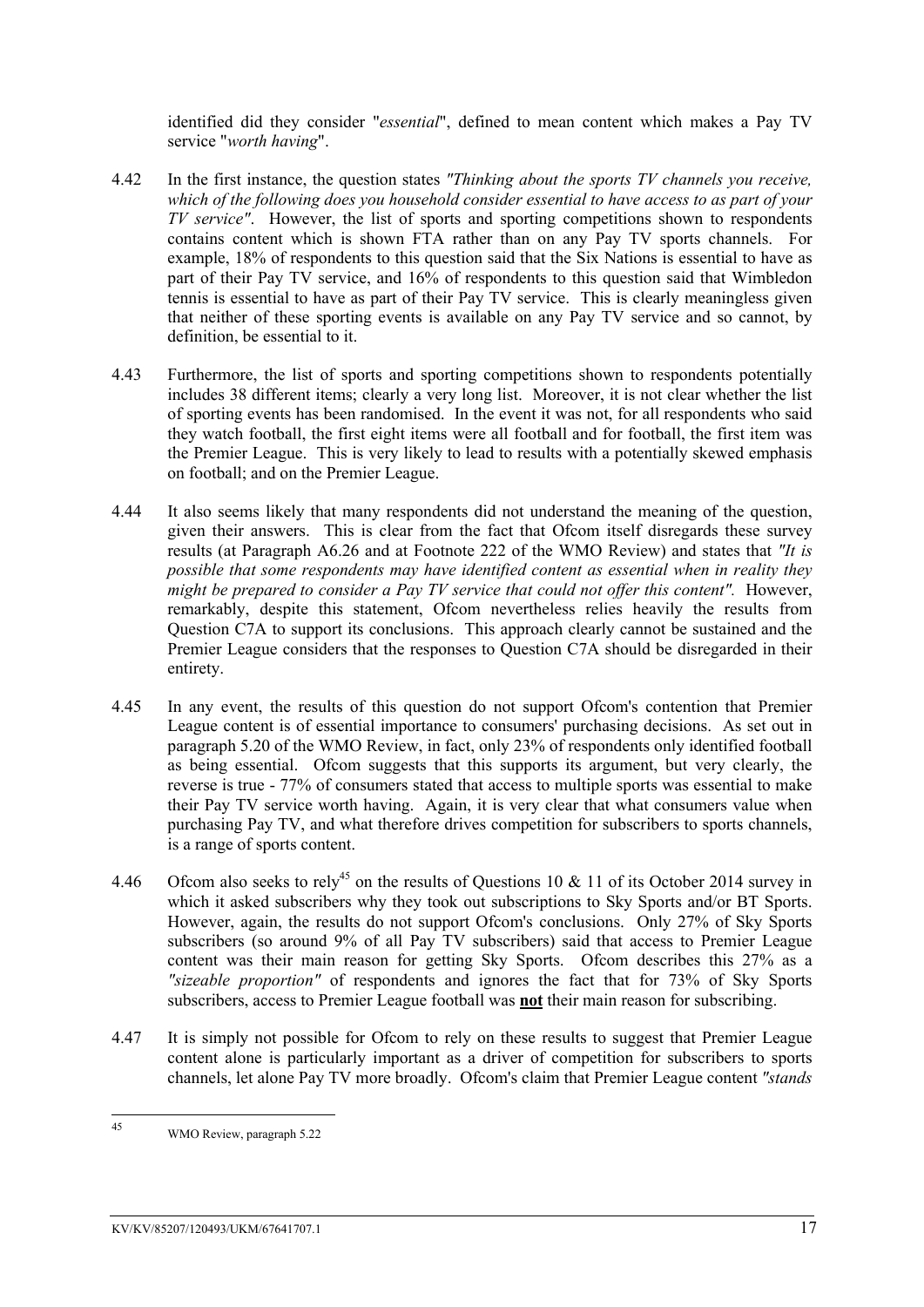*apart from other sports content in terms of the numbers of consumers who consider it important*" is the wrong conclusion to draw from the survey evidence. Rather, it is clear that there is no single sport or sporting event that *"stands apart",* rather (to the extent that sport is valued at all) what viewers very clearly value is access to a *range* of sports and competitions.

#### **Ofcom's analysis of the importance of UEFA Champions League content is inconsistent and superficial**

- 4.48 As regards UEFA Champions League content, Ofcom suggests that *"it seems unlikely that Champions League football alone could drive Pay TV retailer choice for a material group of customers. That is, if a Pay TV retailer was able to offer Champions League football but not Premier League football, it seems unlikely that Champions League coverage would drive material take-up".*
- 4.49 However, the relevant question is not whether UEFA Champions League content is *alone* capable of influencing consumer choice, but rather whether it could do so when combined with other attractive content.
- 4.50 Ofcom's analysis of the value and important of UEFA Champions League is overly-simplistic and its conclusions understate the value of the UEFA Champions League and Ofcom's own recognition that UEFA Champions League *"could increase the degree to which a sports proposition which included Premier League coverage could influence consumers' Pay TV retailer choice".* Ofcom ignores the survey evidence referred to in paragraph 4.70 below which appears to demonstrate that BT will gain significant customer subscriptions when UEFA Champions League content switches to BT for the 2016/17 season.
- 4.51 The Premier League, therefore, considers that Ofcom has no basis on which to reach its conclusion set out at paragraph 4.48 above.
- 4.52 Moreover, the survey evidence in relation to the importance of UEFA Champions League renders it illogical for Ofcom to conclude that it is only Sky that should be subject to any WMO. If the correct analysis is that UEFA Champions League content is essential to a significant proportion of subscribers (whether on its own or in conjunction with PL content), then Ofcom should reconsider whether BT (which will be the only retailer of both UEFA Champions League and PL content from next season) should also be subject to regulatory control.

#### **Ofcom's conclusion that Premier League and UEFA Champions League content is key content in driving purchasing decisions is wholly unsupported by the evidence**

- 4.53 At paragraph 5.36 of the WMO Review, Ofcom states its conclusion that *"on the basis of the evidence presented in this section, we consider that live Premier League coverage and to a lesser extent live Champions League coverage appear capable of influencing a significant number of consumers' choices of Pay TV provider. We have therefore identified them as key content in competition for Pay TV services".*
- 4.54 The Premier League disagrees with this conclusion, which is not supported by the survey evidence and is, indeed, contradicted by that evidence. Ofcom makes an unjustified leap from the uninteresting observation that some consumers enjoy watching football, especially Premier League and UEFA Champions League, to the conclusion that this content alone is a driver of competition for Pay TV subscriptions.
- 4.55 The survey evidence does not support this: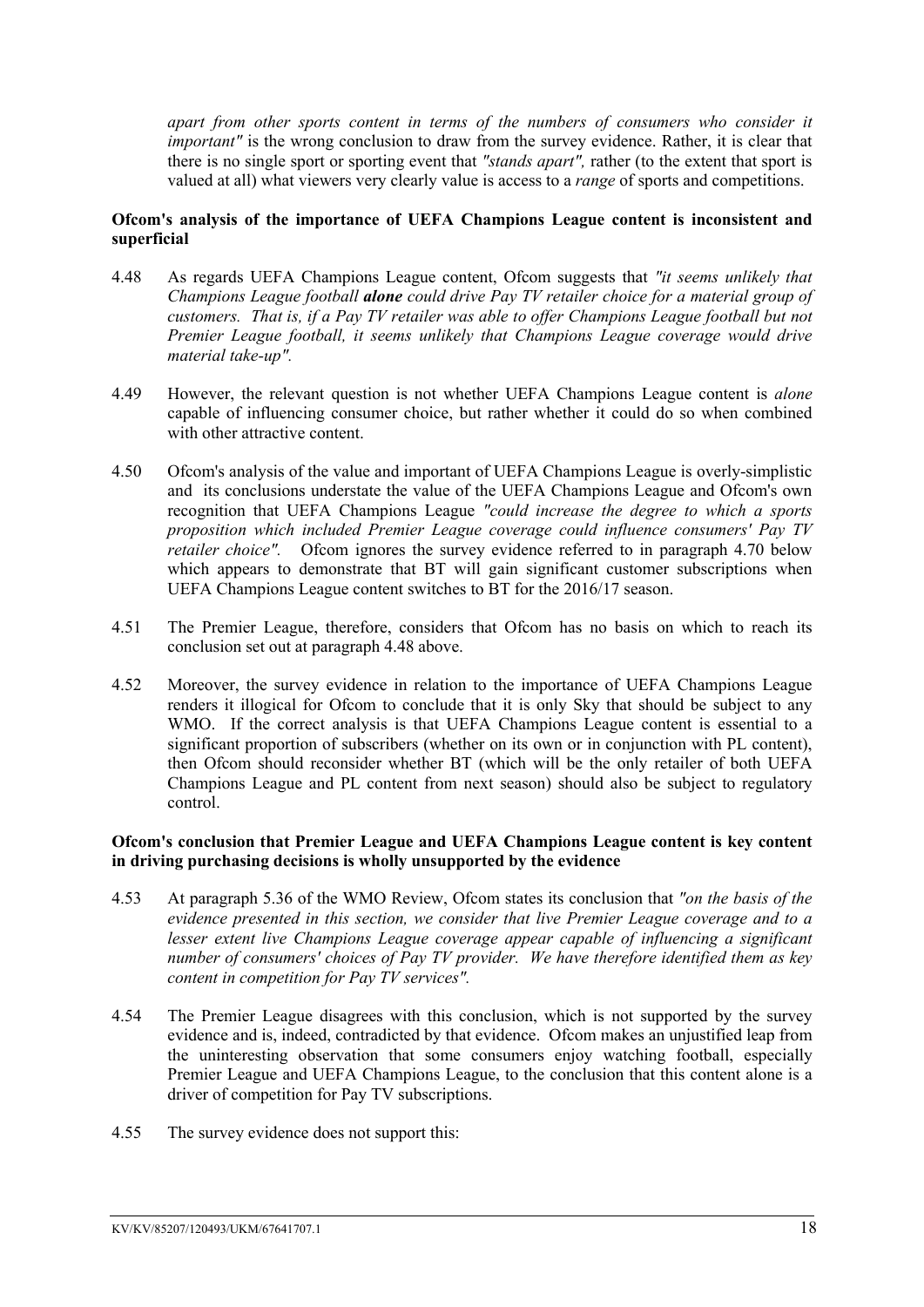- 4.55.1 **82%** of Pay TV subscribers expressly do not say that access to sports content was a reason that featured in decision to take out Pay TV, even when invited to do  $\mathrm{SO}^{46}$
- 4.55.2 **90**% of pay TV subscribers expressly do not say that access to sports content was a reason that featured in their specific choice of Pay TV retailer;<sup>4</sup>
- 4.55.3 even more strikingly, only **11%** of respondents said that *one* of the three main reasons that they took out Pay TV was to access specific sports channels (and only 6% said specifically Sky Sports);<sup>48</sup>
- 4.55.4 only **6**% said that a reason that they chose their specific Pay TV retailer was to access Sky Sports.<sup>49</sup>
- 4.55.5 only a minority 27% and 2% respectively of **sports subscribers** say that access to the Premier League or the UEFA Champions League was their main reason for subscribing to **a sports channel**. This is a very small proportion - **less than 10%** - of Pay TV consumers. $50$
- 4.56 These are Ofcom's own survey results and they very clearly **do not** support the conclusion that sports content per se, let alone Premier League and UEFA Champions League content, is a major driver (or the key driver) of choice of Pay TV provider.
- 4.57 Consequently, there is no basis for Ofcom's conclusion set out at paragraph 5.36 of the WMO Review and, accordingly, the entire basis of its Consultation is fundamentally flawed.

#### **Ofcom's analysis of the importance of Sky Sports in Annex 6 is also seriously flawed**

- 4.58 Ofcom's stated aim in Annex 6 of the WMO Review is to try to determine what proportion of Sky Sports subscribers value those channels to such an extent that they would be unlikely to consider a Pay TV service that does not offer those channels.
- 4.59 Ofcom identifies an upper bound to that group of the total number of Sky Sports subscribers less those subscribers who say that they only take Sky Sports because they already take Sky Movies and it does not cost much more. This represents a upper maximum of 30% of all Pay TV consumers.
- 4.60 As a lower bound, Ofcom takes the 6% (unprompted); 10% (prompted) who said that access to Sky Sports was *one* of their reasons for taking out Pay TV. However, Ofcom cannot conclude that *"it seems likely that Sky Sports is very important to these respondents"* as that question indicates nothing about the relative weight of the three reasons given. The relevant Questions A12A & B of the 2013 Survey allowed respondents to provide multiple reasons and, when prompted, invited respondents to list all those reasons that applied to them. Accordingly, all that can be inferred from the responses to those questions is that for 6% (unprompted) and 10% (prompted) of respondents, access to Sky Sports featured in their

 $46$ 2013 Survey questions A12A  $&$  B

<sup>47 2013</sup> Survey questions A12D  $& \& E$ 

<sup>48</sup> 2013 Survey question A12C

<sup>49 2013</sup> Survey questions A12D  $& \& E$ 

<sup>50</sup> 2014 Survey question 11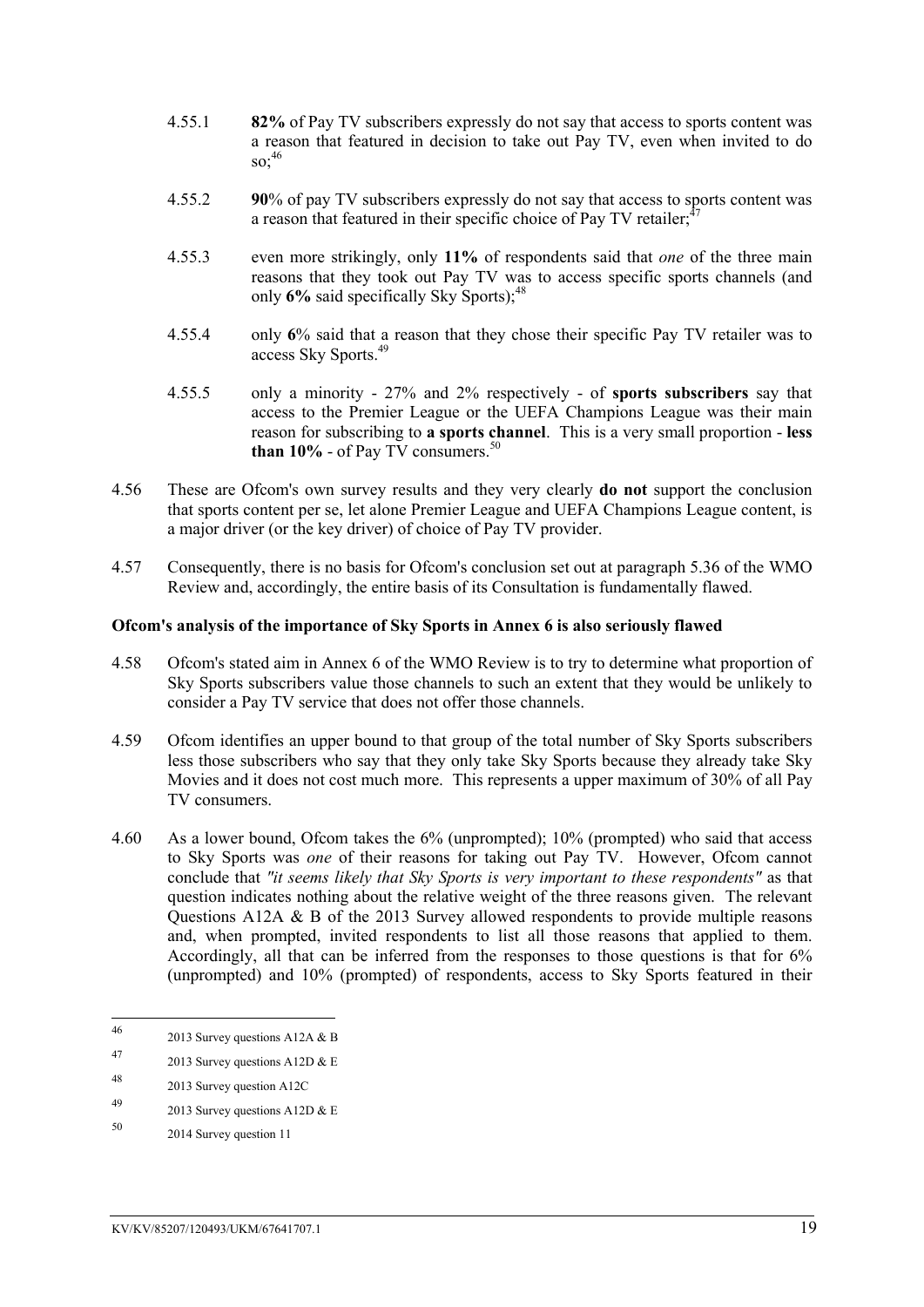decision making when choosing to subscribe to Pay TV. It simply does not follow that those consumers would necessarily not choose a provider that did not offer Sky Sports.

- 4.61 Moreover, those consumers for whom access to Sky Sports is *"very important"* might well be expected to provide this answer spontaneously as a reason for choosing their specific Pay TV provider. However, only 3% of respondents gave that reason without prompting.<sup>51</sup>
- 4.62 Ofcom also refers, in footnote 216, of the WMO Review to the fact that only 6% of respondents said that access to Sky Sports was *one* of their three main reasons. Clearly, therefore, it cannot be correct to say that Sky Sports is necessarily very important to 10% of Pay TV viewers, as not all of them even listed it as *one* of their three main reasons for taking out Pay TV. Furthermore, it cannot be assumed even for those that did state that access to Sky Sports was one of their three main reasons; that those respondents would not consider a Pay TV service that did not carry Sky Sports. The survey responses indicate nothing about the relative importance of respondents' reasons. In other words, Ofcom cannot even be sure of the relevance of the 6% of respondents that said that access to Sky Sports was *one* of their three main reasons.
- 4.63 Furthermore, the Premier League considers that Question A12C was not well understood by respondents and that it should not be relied upon as evidence. The second most popular reason given was "*don't know*", by 18% of respondents. Of com itself disregarded responses to question 28 in the October 2014 survey due to, among other things, the relatively high proportion of *"don't know"* responses at 21%. The same approach should be applied to question A12C and its results should be disregarded.
- 4.64 In addressing the question of how many Sky Sports subscribers would not consider a Pay TV provider that did not offer those channels, Ofcom recognises the weaknesses of its survey evidence at paragraph A6.5 of the WMO Review where is states that *"[a]certaining a more precise figure based on the survey evidence is difficult."*
- 4.65 Ofcom appears to accept, therefore, that it has no basis on which to assess what proportion of Sky Sports subscribers would not consider a provider that did not carry Sky Sports. Given this admission, the Premier League considers that Ofcom has entirely failed to assess properly the question of whether the continued imposition of the WMO is necessary.
- 4.66 Nevertheless, Ofcom proceeds to the conclusion, at paragraph A6.13 of the WMO Review that it "*think[s] it is likely that between 12% and 24% (around 20%) of Pay TV subscribers*" view access to Sky Sports as a critical element of their Pay TV package.
- 4.67 This conclusion is tenuous in the extreme and Ofcom's reasoning and analysis of the survey evidence draws a series of unjustified inferences.
- 4.68 In order to arrive at its conclusion, Ofcom seeks to rely on responses to the survey questions as to what content viewers consider essential, Question C7A of the 2013 Survey, to reach the conclusion that a range of 61-73% of Sky Sports subscribers are unlikely to consider a Pay TV services that cannot offer Sky Sports. Although it is not particularly clear, it appears that Ofcom reaches this conclusion by including in that group all those Sky Sports subscribers who identified content shown on Sky Sports as essential.

<sup>51</sup> 2013 Survey questions A12D  $&E$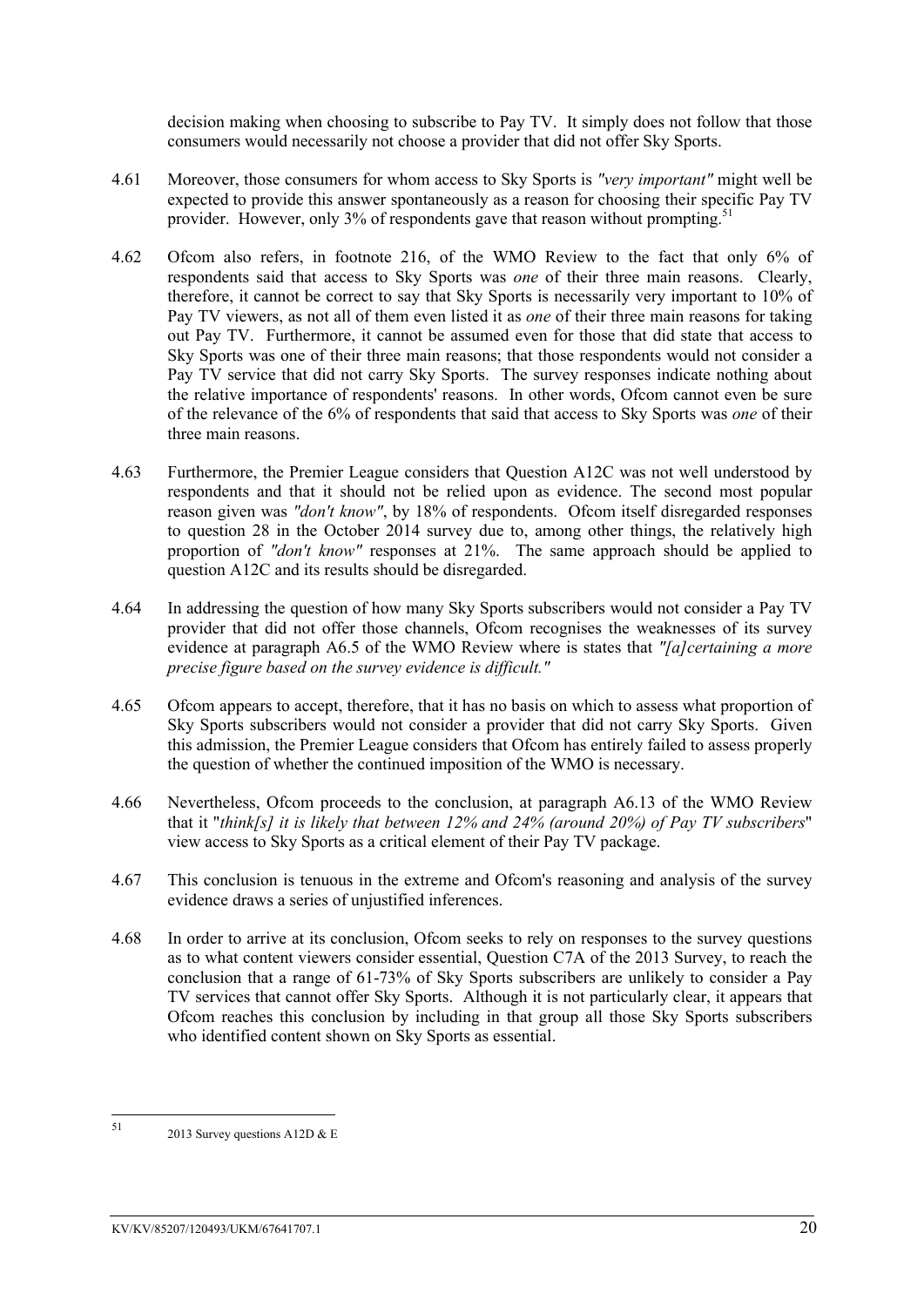- 4.69 This analysis is deeply flawed. By Ofcom's own admission, the responses to Question C7A cannot be relied upon. At footnote 222 of the WMO Review Ofcom states *"i[t] is possible that some respondents may have identified content as essential when in reality they might be prepared to consider a Pay TV service that could not offer this content".* In light of this statement, Ofcom simply cannot rely on the responses to that question.
- 4.70 As noted above, 47% of respondents stated that they considered UEFA Champions League essential to their Pay TV service. If reliable and correct, then the importance of UEFA Champions League content when it moves to BT in 2015 has been significantly understated by Ofcom. Respondents also reported a wide range of sporting events as essential to their Pay TV service, including various events that are shown on FTA. Clearly, the results of this question are unreliable as evidence. Accordingly, Ofcom's conclusions that 61-73% of Sky Sports subscribers (or 20-24% of all Pay TV subscribers) would be unlikely to consider a provider that did not carry Sky Sports cannot be sustained.
- 4.71 Ofcom also refers to the hypothetical question put to respondents asking them what they would do if Sky Sports were not available on their current provider. Ofcom considers that the responses to this question suggest that for 35-46% of Sky Sports subscribers, Sky Sports is *"likely to be a significant factor in the choice of Pay TV provider"*. This conclusion is, however, not justified. Ofcom includes in this group, not only those respondents who say that they would switch to another provider with Sky Sports in the event that Sky Sports was no longer offered on their current Pay TV platform, but also those respondents who said that they did not know what they would do, and those respondents who said they would switch to another provider *without* Sky Sports.
- 4.72 For example, of the 35% of Sky Sports subscribers in the 2014 Survey that Ofcom cites as considering Sky Sports to be a significant factor in their choice of Pay TV provider, close to one third would actually either switch to a provider without Sky Sports, stop subscribing to Pay TV or "Don't know". This is shown in the reproduced version of Figure A6.1 below, which demonstrates that the 35% cited by Ofcom comprises:
	- 4.72.1 23% who would switch to a provider *with* Sky Sports;
	- 4.72.2 5% who would switch to a provider *without* Sky Sports;
	- 4.72.3 6% who would stop subscribing to Pay TV; and
	- 4.72.4 2% who don't know but would not continue with provider.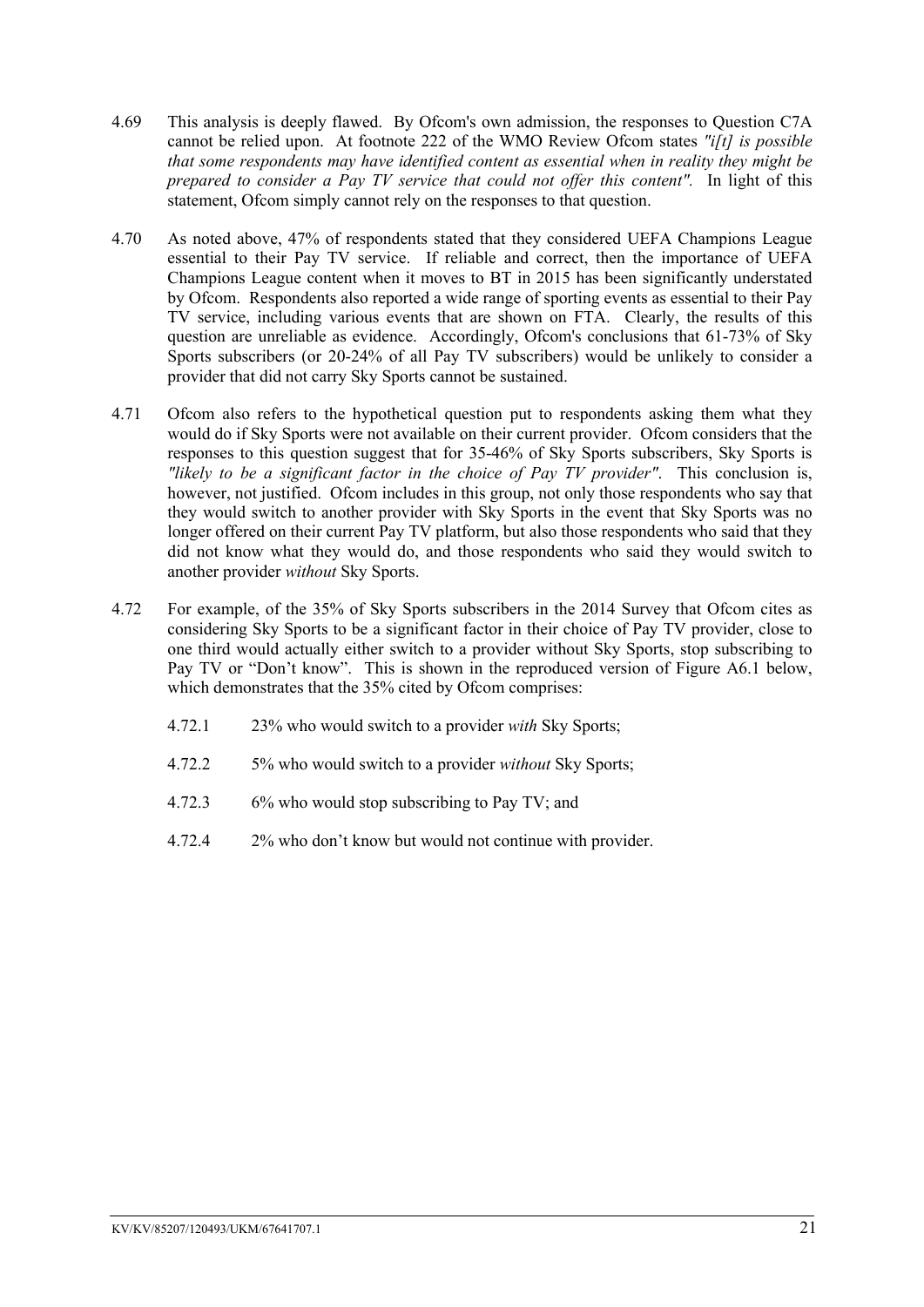

Figure A6.1: Action taken if Sky Sports wasn't available on current TV service

Ofcom November 2013 survey: D7. If <TV SERVICE> stopped offering Sky Sports channels would your household continue to get your TV service with them? D8. If you cancelled your TV service with <A2 SERVICE> do you think your household would....? Base: All with Sky Sports (800) Ofcom October 2014 survey: Q.17 If for some reason Sky Sports was no longer available on [INSERT] but you could still get it on other pay TV services, would you continue to get your TV service from [INSERT 2]? Q.19 If you cancelled your TV service with [INSERT 2] do you think your household would...? Base all with Sky Sports  $(612)$ 

- 4.73 It is clearly absurd to suggest that Sky Sports is a significant factor in the choice of Pay TV provider for even those consumers who expressly say that they would drop Sky Sports if it was no longer available on their current platform.
- 4.74 Furthermore, this question does not appear to have been well understood as a significant number of respondents gave "*don't know*" answers - 12% in the 2013 Survey and 14% in the 2014 Survey, and a further proportion gave counter-intuitive responses - 4 % (2013) and 5% (2014) saying that they would switch to a provider without Sky Sports, in response to Sky Sports no longer being available on their current platform.<sup>52</sup> Together,  $16\%$  (2013) and 19% (2014) gave either "*don't know*" or counter-intuitive answers to this question. These factors, taken together with the inherent weakness in hypothetical questions make these questions unreliable, and Ofcom can place no evidential weight on these results.
- 4.75 In conclusion, therefore, Ofcom cannot draw any reliable conclusions about what proportion of Sky Sports subscribers would be unlikely to consider a Pay TV provider that could not offer Sky Sports. Very clearly, therefore, its assessment of the on-going need for the WMO is seriously flawed.

### **Ofcom's surveys do not conform with best practice**

- 4.76 Without prejudice to the points made above at paragraphs 4.12 to 4.75, that the survey evidence does not support Ofcom's conclusions in the WMO Review and, in fact, lead to the opposite conclusion, the PL considers that there are, in any event, serious doubts as to reliability of the survey results as evidence. Thus, it is not clear to what extent the survey results can be relied upon to support any conclusions at all.
- 4.77 In order for surveys to provide robust and reliable evidence, they must be appropriately structured and based on sound survey methodology. However, Ofcom's surveys suffer from

<sup>52</sup> <sup>52</sup> Ofcom recognises that these responses make little sense at footnote 226 *"We do not know the reasons why some respondents who said that they would switch their TV service would switch to a service without Sky Sports or FTA"*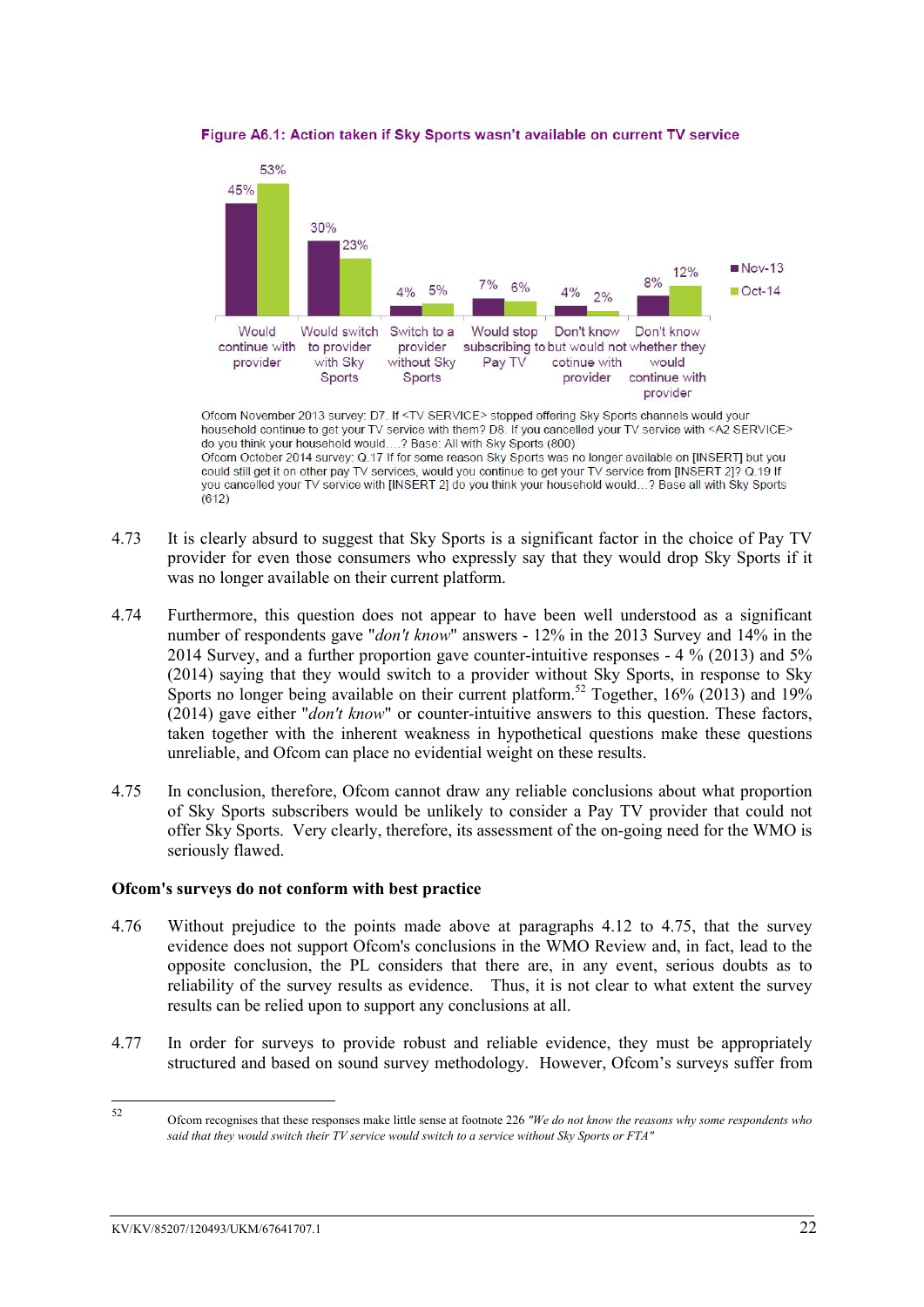several methodological shortcomings, the implications of which are not fully discernible from the materials that Ofcom has published, and which need to be explored and understood before any reliance could properly be placed upon them to support the conclusions suggested by Ofcom. The Premier League has not set out all of these shortcomings in this submission but would be happy to share the detail of its concerns in this regard should Ofcom wish to discuss them in more detail.

4.78 As Ofcom will be aware, the CMA has published survey evidence guidelines, *"Good practice in the design and presentation of consumer survey evidence on merger inquires*<sup>163</sup> and the considerations set out in that guidance are equally applicable to Ofcom's approach to survey design and reliance on the survey outcomes. However, Ofcom has ignored all the key principles in these Guidelines.

### <span id="page-24-0"></span>**5. THE IMPACT OF LIMITED DISTRIBUTION OF KEY CONTENT**

- 5.1 In section 6 of the WMO Review, Ofcom purports to set out its analysis as to the effect of the limited distribution of key content. By Question 6.1, it asks whether respondents agree with its assessment that limited distribution of Sky Sports may be prejudicial to fair and effective competition. By Question 6.2, it asks whether respondents agree with its assessment that limited distribution of BT Sports is unlikely to be prejudicial to fair and effective competition. The PL makes the following points.
- 5.2 First, Ofcom's analysis is fundamentally flawed because it is not conducted by reference to the actual parameters of retail competition, and is, therefore likely to have been based on an incorrect market definition. This has been explained in detail above. If it is right that Ofcom has adopted too narrow a definition of the downstream market, as the PL suggests it plainly is, then it follows that Ofcom will almost certainly have materially over-stated the likely effects on competition of limited distribution of either Sky Sports or BT Sports. Ofcom must go back and redo the analysis by reference to the correct market (and see the point made immediately below).<sup>54</sup>
- 5.3 Second, Ofcom's analysis is fundamentally flawed for the further reason, explained in the previous section of this response, that Ofcom has manifestly erred in its assessment of what constitutes key content and the importance of that content to subscribers. Thus the statements at paragraphs 6.4 to 6.10 that the "*content on Sky Sports is important to a significant number of subscribers*" and that such subscribers "*place a high value*" on such content are overstated. Again, the effect of this is that Ofcom will almost certainly have materially over stated the likely effects on competition of limited distribution of either Sky Sports or BT Sports. Indeed, these two errors compound each other.
- 5.4 These two errors are of sufficient magnitude as to render irrelevant and inappropriate any more detailed comment on Ofcom's analysis in section 6, as this analysis must in any event be redone. Without prejudice to this, the PL makes the following points.
- 5.5 In fact there is no evidence to suggest Sky's Sports Channels are not widely available. Ofcom's own analysis in Section 3 of the WMO Review demonstrates that Sky's sports channels are, in fact, widely available from a range of retailers and on a range of platforms.<sup>55</sup> Sky Sports channels are available to retail customers of Sky, Virgin Media, BT TV and Talk

<sup>53</sup> <sup>53</sup> Mergers consumer survey evidence design and presentation: CC2com1/OFT1230, "**Survey Guidelines**"

<sup>54</sup> This renders fundamentally flawed all the analysis at paragraphs 6.29 to 6.73.

<sup>55</sup> WMO Review paragraphs 3.38 to 3.43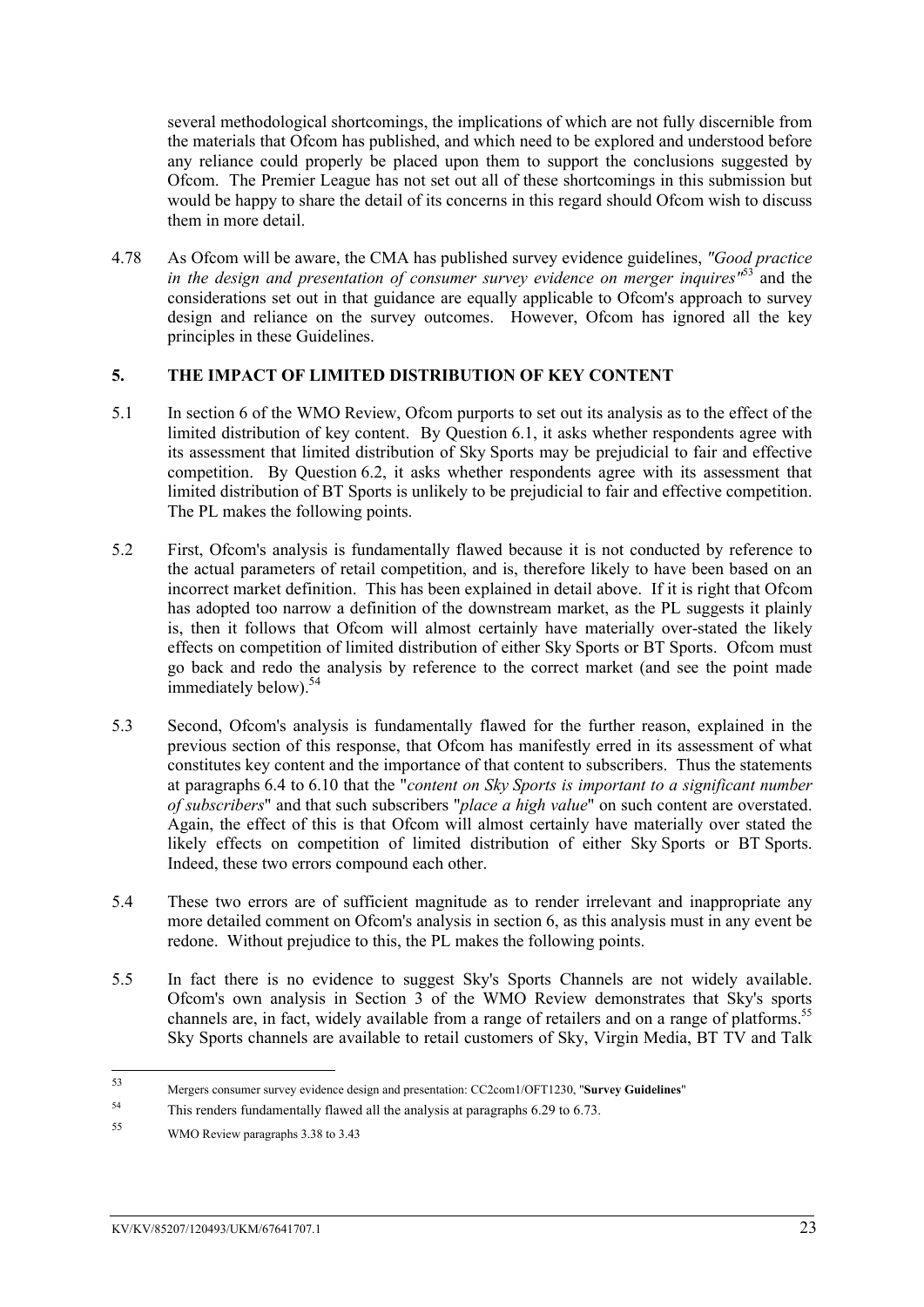Talk. The channels are available over satellite, cable, IPTV, mobile telephony, and are also available to consumers on a standalone basis by their purchase of a Now TV day / month pass.

- 5.6 As explained in the previous section, Ofcom has ignored the relevance of the UEFA Champions League, or has at the very least undervalued it, contrary to the survey evidence. This has the result that Ofcom has given insufficient weight to BT's acquisition of UEFA Champions League rights and the impact this may have in the relevant downstream market from around the start of 2015/2016 season.
- 5.7 Fifth, the PL disputes the suggestion that Sky has an inherent advantage when bidding for sports rights and in particular PL rights and/or any advantage that has an effect on competition in the downstream market (as properly defined and in any event).
- 5.8 Past auction results are not a useful guide to the future or the existence of any "*in-built advantage*" for Sky. The current market position is that BT has emerged as a serious player in the purchasing of sports rights. It has had back-to-back success in securing very valuable PL rights packages, first in the 2012 auction and in the very recent 2015 auction. It has also obtained all UEFA Champions League rights from 2015/2016. BT's success in becoming a serious competitor to Sky is obvious from its press release issued after the 2015 auction for PL rights:

"John Petter, BT Consumer CEO said:

"*I am pleased we will be showing Premier League football for a further three years and that we have secured the prime Saturday evening slot. These new rights will enhance our existing schedule of football, rugby and other international sport, including all the live footballing action from the UEFA Champions and Europa Leagues starting this summer.*

*BT sport has got off to a strong start, reaching more than five million households and commercial premises, by making itself far more affordable and accessible to sports fans*";

and the press release goes on to state that:

"*The launch of BT sport has supported the financial performance of BT Consumer by reducing churn, attracting new customers and encouraging existing customers to take more BT products. BT Consumer has now grown its revenue and profit for four consecutive quarters, following the launch of BT Sport*."

5.9 One reason that BT has been able to achieve this is that it has a very large subscriber base, not necessarily of Pay TV subscribers, but of users of its *bundled services* and in particular its broadband offering. It has a huge established broadband subscriber base, as Ofcom recognises.<sup>56</sup> In the PL's submission, Ofcom has materially undervalued the extent to which this enables BT to compete aggressively with Sky (and/or over other bidders) in terms of bidding and retailing. This error may partly be attributable to Ofcom's too narrow market definition, which fails to take into account the increasing importance of bundles. In any event Ofcom rightly notes that "*BT Sport now competes directly with Sky for sports customers*".<sup>57</sup> However, it fails to take this key finding into account.

<sup>56</sup> <sup>56</sup> E.g. WMO Review at paragraph A8.12(b).

<sup>57</sup> WMO Review, paragraph 7.16.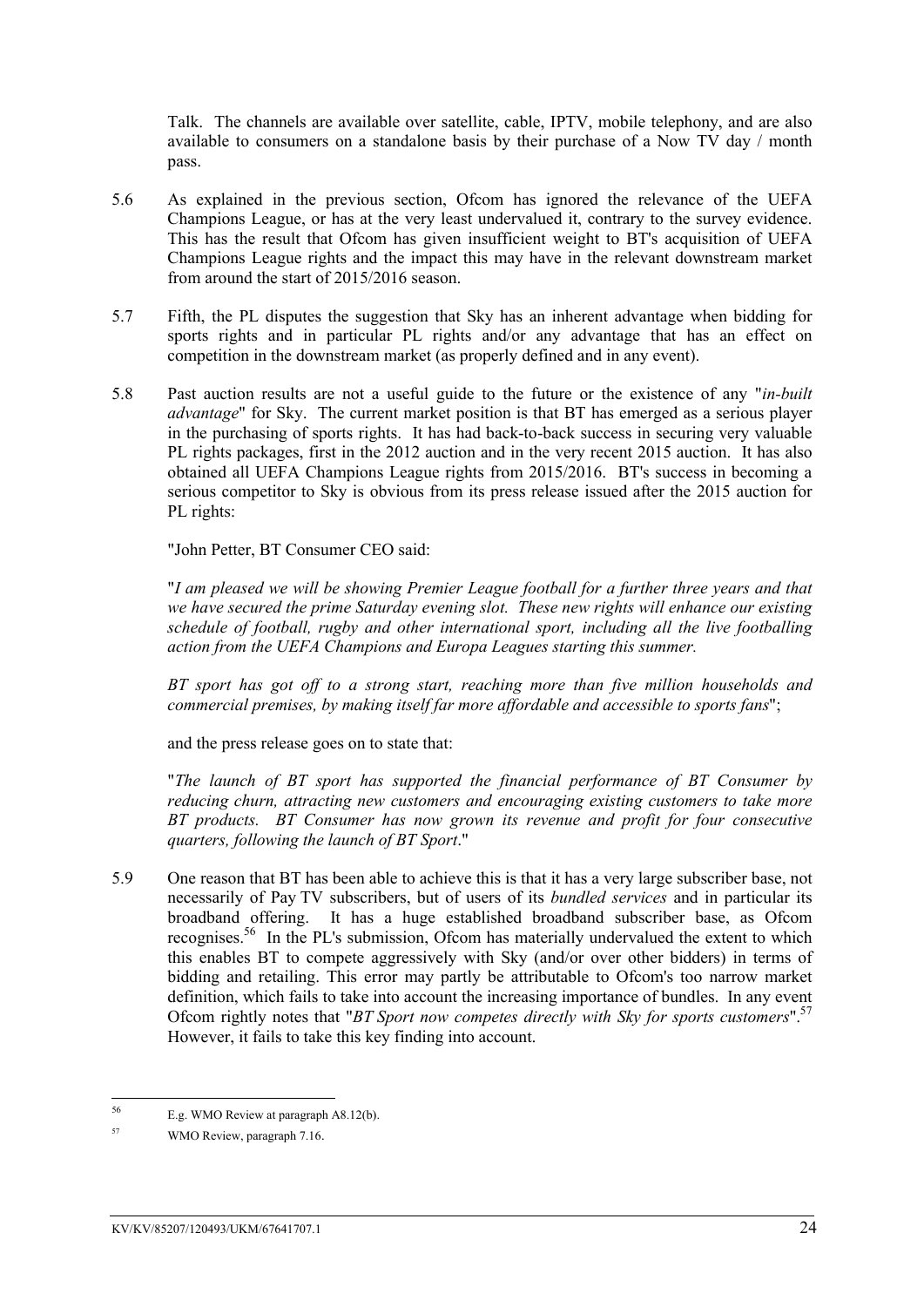- 5.10 In light of the flaws identified above and in particular the two fundamental flaws summarised in paragraphs 5.2 to 5.4 above any response by the PL is necessarily provisional pending sight of a properly conducted analysis that remedies those deficiencies. Nonetheless:
	- 5.10.1 the PL disagrees with Ofcom's assessment that limited distribution of Sky Sports may be prejudicial to fair and effective competition (Question 6.1);
	- 5.10.2 the PL agrees with Ofcom's assessment that limited distribution of BT Sports is unlikely to be prejudicial to fair and effective competition (Question 6.2).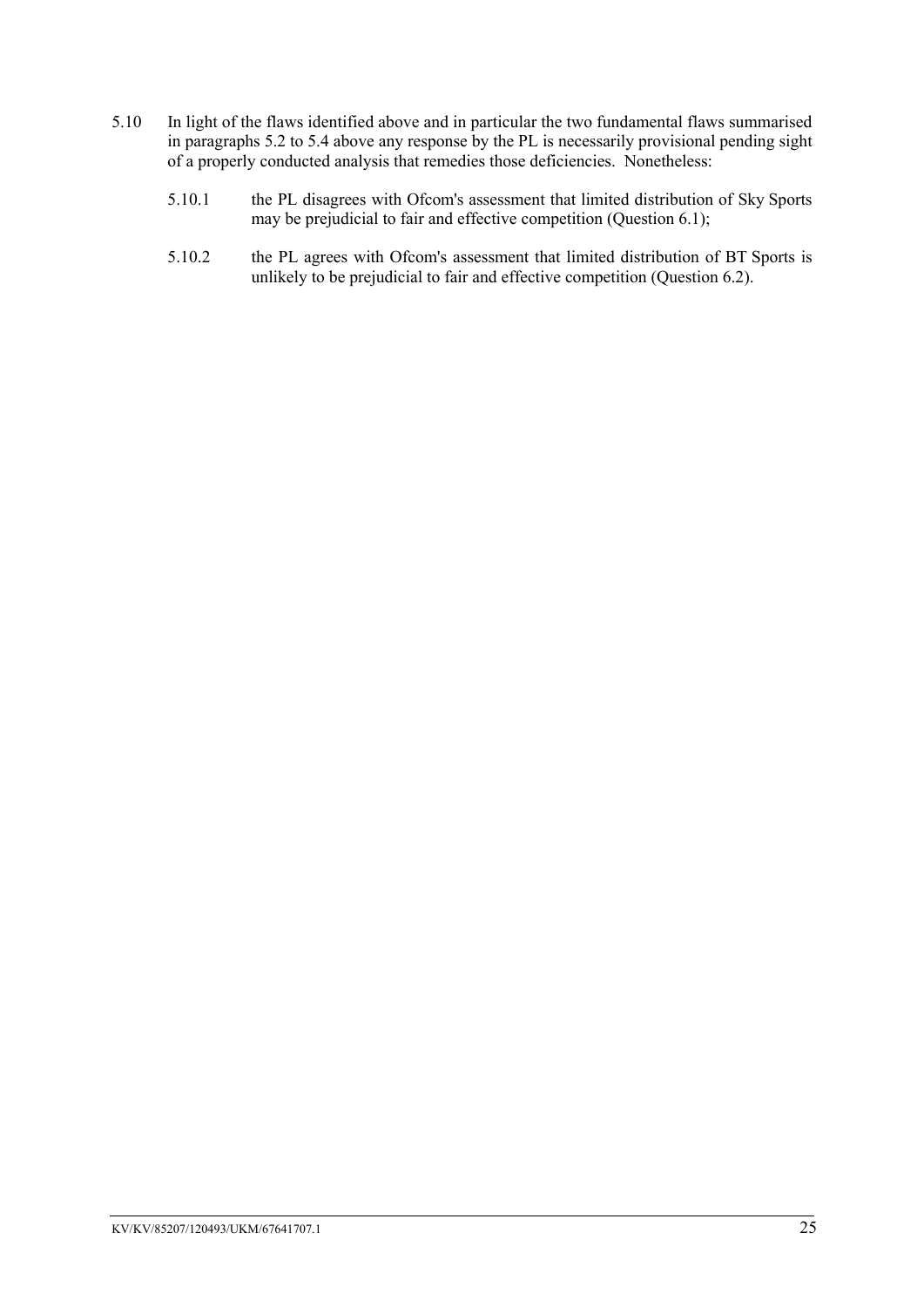#### <span id="page-27-0"></span>**6. ALLEGED INCENTIVES TO LIMIT DISTRIBUTION OF KEY CONTENT**

- 6.1 In section 7 of the WMO Review, Ofcom sets out its purported analysis of the alleged incentives faced by retailers – that is by Sky and BT – to limit the distribution of key content. By Question 7.1, Ofcom asks whether respondents agree with their assessment of Sky's alleged incentives to limit distribution of its key content. By Question 7.2, the same question is asked vis-à-vis it assessment of BT's alleged incentives.
- 6.2 The PL does not respond to this section of the WMO Review in detail. That is something that will no doubt be done by Sky and BT.
- 6.3 Nonetheless, the PL is seriously troubled by the approach that Ofcom has taken in section 7 and as a result across the WMO Review as a whole. That is, Ofcom makes no case that Sky or BT *have* actually limited distribution of key content. Nor does Ofcom go so far as to conclude that they *will* do so. Ofcom's whole case on potential consumer harm is thus entirely theoretical. This is not and cannot be an adequate basis for intervention.
- 6.4 The position is set out clearly in S. 316(1) and S. 316(2)(b) of the CA 2003 which only permits Ofcom to impose licence conditions that prevent a licensed service provider from engaging in "**any practice**" which is (or could be) prejudicial to fair and effective competition. The CA 2003 does not permit Ofcom to intervene on the basis of alleged theoretical incentives. This was endorsed by the CAT and the Court of Appeal.<sup>58</sup>
- 6.5 In this respect it is also highly relevant that the CAT dismissed Ofcom's claims that Sky was acting upon strategic incentives and concluded that Sky was in fact acting for ordinary commercial purposes. The CAT could not find "*from the material put before [it] that the alleged incentives were conditioning Sky's conduct*".<sup>59</sup> Similarly, Ofcom's other competition concerns were "*also unfounded*" and the Tribunal had "*found no evidence to justify Ofcom's finding that Sky has (or has acted upon) an incentive to weaken VM or its corporate predecessors as competitors*"*.* Thus there was no empirical case that there had been an attempt to limit distribution of key conduct.
- 6.6 Whilst Ofcom now appears to accept this position (as follows from the matters set out at paragraph 6.3 above), it cannot be right that Ofcom can seek to make up for the lack of any empirical case, by relying entirely on one that is theoretical. This is particularly so given that Ofcom did not pursue a claim before the CAT that the mere theoretical existence of a strategic incentive was sufficient. Indeed, Ofcom's position was that this was not essential to its conclusion, as the CAT made clear.<sup>60</sup> These findings are left wholly undisturbed by the judgment of the Court of Appeal. It is thus particularly troubling that Ofcom seeks to resurrect a purely theoretical case based on alleged incentives to limit distribution.
- 6.7 Moreover, as set out in paragraph 5.5 above, Ofcom's own analysis in Section 3 of the WMO Review demonstrates that Sky's sports channels are, in fact, widely available from a range of retailers and on a range of platforms.<sup>61</sup>

<sup>58</sup> <sup>58</sup> See Pay TV Judgment at paragraph 84 and the Court of Appeal Judgment at paragraph 87.

<sup>59</sup> Pay TV Judgment at paragraph 829.

<sup>60</sup> Pay TV Judgment, at paragraphs 166, 167 and 829 (*"…there is no need for the Tribunal to resolve the issues debated before us at some length as to the plausibility or otherwise as a matter of economic theory of the alleged strategic incentives on which Sky was said by Ofcom to be acting in its conduct of the various negotiations. As we have said, Ofcom's position at the hearing was that its findings relating to the strategic incentives were not essential to the existence of its core competition concern."*)

<sup>61</sup> WMO Review paragraphs 3.38 to 3.43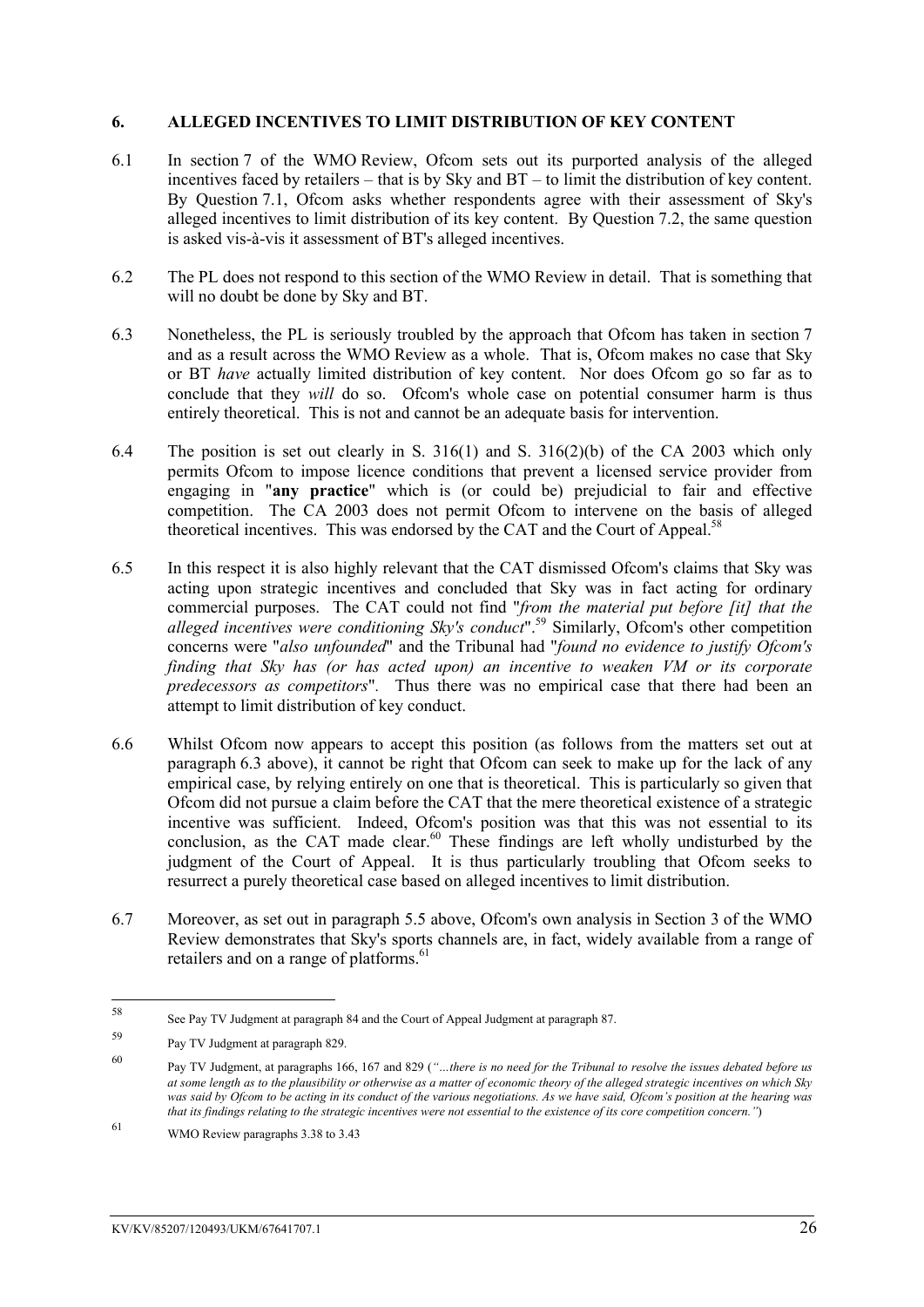6.8 For these reasons, in response to Questions 7.1 and 7.2, the PL does not agree with Ofcom's assessment of Sky's or BT's incentives.

### <span id="page-28-0"></span>**7. NEED FOR INTERVENTION/PROPORTIONALITY**

- 7.1 For all the reasons set out in this response, it will be apparent in response to Questions 8.1 and 8.3 that the PL does not consider that the WMO Review establishes that it is appropriate to maintain any form of regulation on Sky to ensure fair and effective competition in the provision of Pay TV. In particular, Ofcom has erred in its analytical framework definition of the market, its assessment of key content, and in its application of its (flawed) conclusions as to key content.
- 7.2 The PL considers that Ofcom must redo its review and that once it does it will be apparent that there is a vibrant bundled/triple-play-based market in which there is healthy competition and in respect of which there is no basis for intervening in Sky's wholesale supply of its sports channels.
- 7.3 Similarly, as there is no justification for the regulation of Sky, there is none for the regulation of BT (Question 8.4).
- 7.4 As to Question 8.2, the PL does not comment on the precise form of regulation; its position is that the need for regulation has not been made.
- 7.5 Finally, it must be stressed that if Ofcom were to proceed with its WMO Review and its proposal to continue the WMO then it is incumbent upon Ofcom to undertake a proper assessment of the proportionality of any intervention. For the reasons submitted in the PL's appeal against the 2010 Pay TV decision, Ofcom manifestly failed to undertake a proper proportionality assessment in particular as regards to the potential effect on sports rights values (including the PL's rights values) of its intervention and the resulting detrimental effect this would have on consumers.

### <span id="page-28-1"></span>**8. CONCLUSIONS**

- 8.1 The WMO Review contains no sound analytical or evidential basis for Ofcom's conclusion<sup>62</sup> that "*there may be circumstances in which Sky has incentives to engage in … practices [that would be prejudicial to fair and effective competition]*"; and that "*…it may be appropriate to maintain regulation on Sky*".
- 8.2 Ofcom has approached the WMO Review without carrying out a necessary (and thorough) analysis as to how the retail market, in which Sky operates, is actually working in 2015. Ofcom has failed to identify the relevant market and has ignored the significant retail developments since 2010 in the sale of bundles of services.
- 8.3 Ofcom's overreaching analytical framework is, consequently, flawed. It has misdirected itself by asking the wrong questions.
- 8.4 Ofcom's analysis of what constitutes "key content" is fatally undermined by its reliance on survey evidence that manifestly does not support its conclusions.
- 8.5 Ofcom cannot rely on theoretical incentives of Sky to limit distribution. Under the CA 2003 (as confirmed by the CAT and Court of Appeal) Ofcom can only intervene and impose

<sup>62</sup> WMO Review, paragraph 8.8